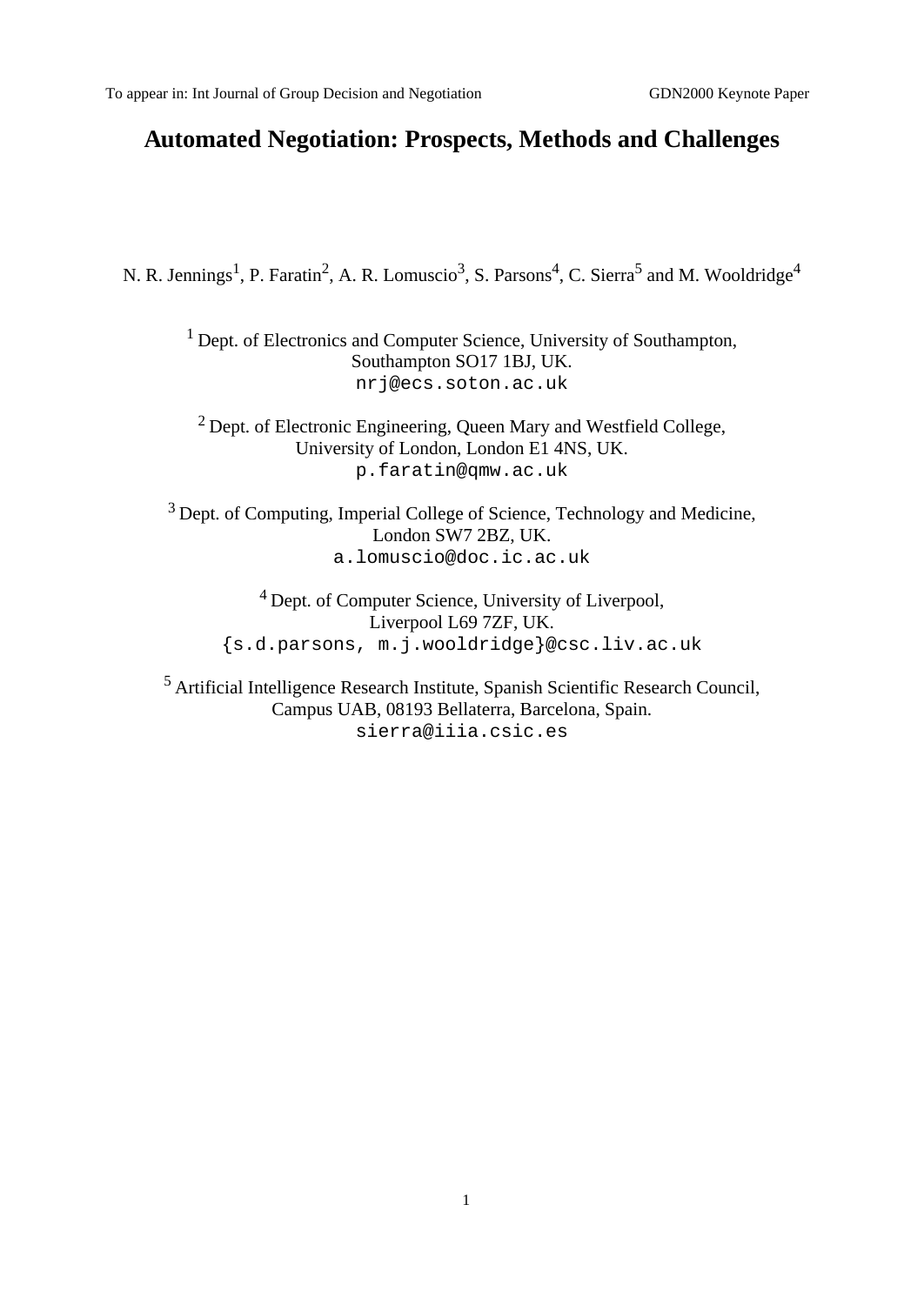#### **1. Introduction**

An increasing number of computer systems are being viewed in terms of *autonomous agents*. There are two main drivers to this trend. Firstly, agents are being advocated as a next generation model for engineering complex, distributed systems [13], [44]. Secondly, agents are being used as an overarching framework for bringing together the component AI subdisciplines that are necessary to design and build intelligent entities [24], [32]. While there is still much debate about the precise nature of agenthood, an increasing number of researchers find the following characterisation useful [44]:

*an agent is an encapsulated computer system that is situated in some environment and that is capable of flexible, autonomous action in that environment in order to meet its design objectives*

There are a number of points about this definition that require elaboration. Agents are: (i) clearly identifiable problem solving entities with well-defined boundaries and interfaces; (ii) situated (embedded) in a particular environment—they receive inputs related to the state of their environment through sensors and they act on the environment through effectors; (iii) designed to fulfill a specific purpose—they have particular objectives (goals) to achieve; (iv) autonomous—they have control both over their internal state and over their own behaviour; (v) capable of exhibiting flexible problem solving behaviour in pursuit of their design objectives they need to be both reactive (able to respond in a timely fashion to changes that occur in their environment) and proactive (able to act in anticipation of future goals) [45].

When adopting an agent-oriented view of computation, it is readily apparent that most problems require or involve *multiple agents*: to represent the decentralised nature of the problem, the multiple loci of control, the multiple perspectives and/or the competing interests [6]. Moreover, these agents will need to interact with one another, either to achieve their individual objectives or to manage the dependencies that follow from being situated in a common environment [7],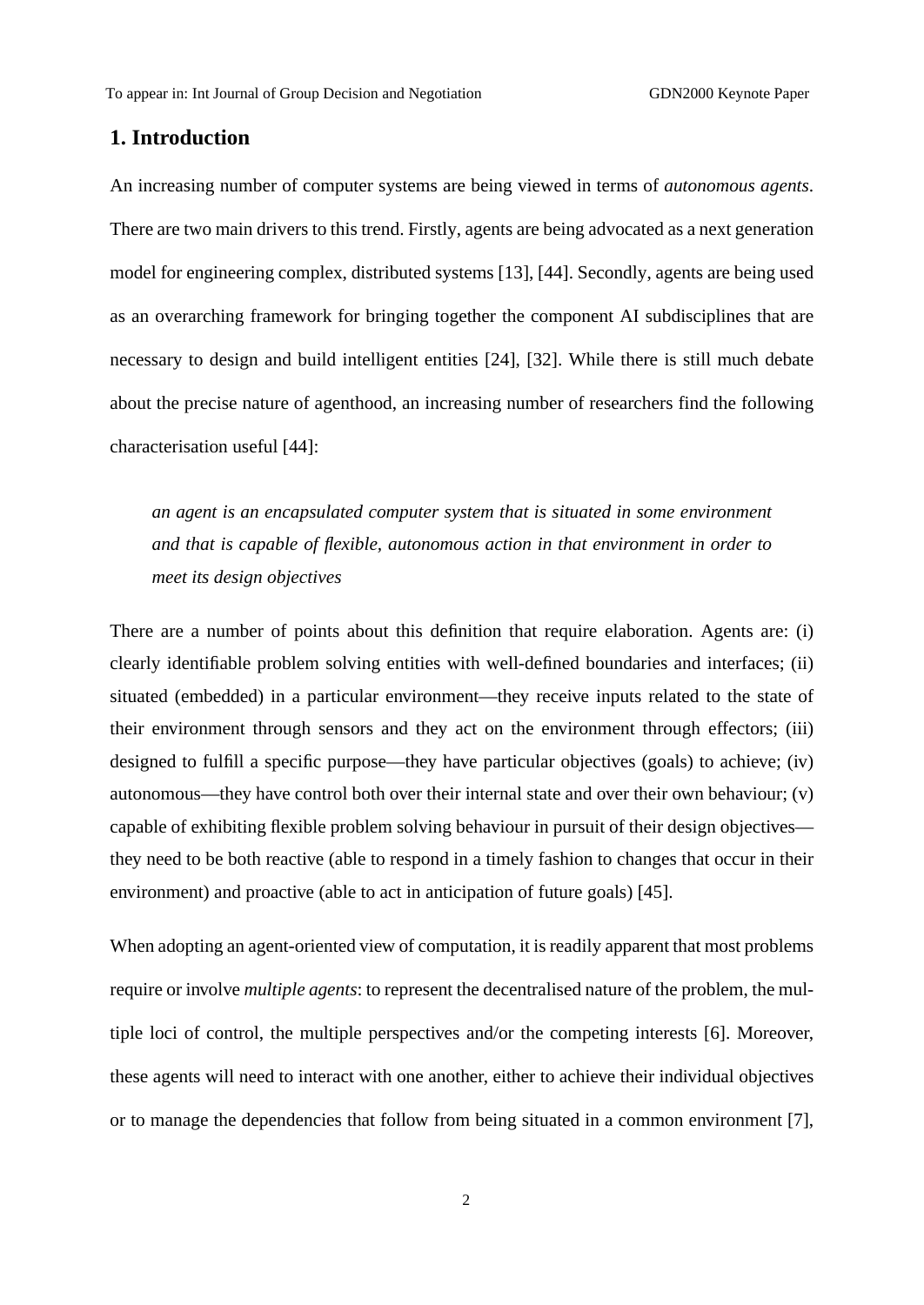[14]. These interactions can vary from simple information interchanges, to requests for particular actions to be performed and on to cooperation (working together to achieve a common objective) and coordination (arranging for related activities to be performed in a coherent manner). However, perhaps the most fundamental and powerful mechanism for managing inter-agent dependencies at run-time is *negotiation*—the process by which a group of agents come to a mutually acceptable agreement on some matter. Negotiation underpins attempts to cooperate and coordinate (both between artificial and human agents) and is required both when the agents are self interested and when they are cooperative. It is so central precisely because the agents are autonomous. For an agent to influence an acquaintance, the acquaintance needs to be convinced that it should act in a particular way. The means of achieving this state are to make proposals, trade options, offer concessions, and (hopefully) come to a mutually acceptable agreement. In short, to negotiate.

Given its ubiquity and importance in many different contexts, negotiation theory incorporates a broad range of phenomena and makes use of many different approaches (e.g. from AI, Social Psychology and Game Theory). Despite this variety, however, automated negotiation research can be considered to deal with three broad topics (see [21] for a more detailed classification scheme):

• *Negotiation Protocols*: the set of rules that govern the interaction. This covers the permissible types of participants (e.g. the negotiators and any relevant third parties), the negotiation states (e.g. accepting bids, negotiation closed), the events that cause negotiation states to change (e.g. no more bidders, bid accepted) and the valid actions of the participants in particular states (e.g. which messages can be sent by whom, to whom, at what stage).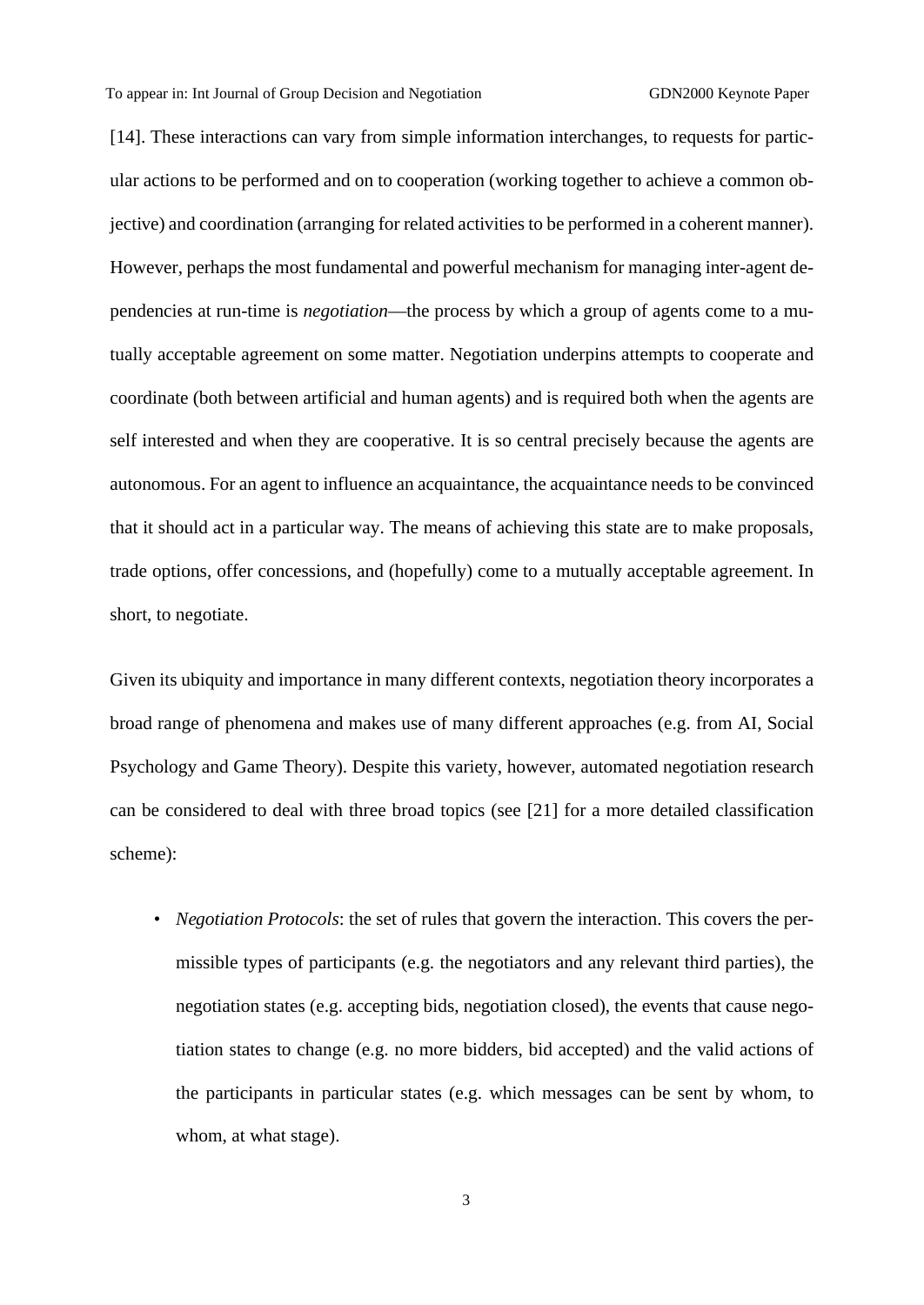- *Negotiation Objects*: the range of issues over which agreement must be reached. At one extreme, the object may contain a single issue (such as price), while on the other hand it may cover hundreds of issues (related to price, quality, timings, penalties, terms and conditions, etc.). Orthogonal to the agreement structure, and determined by the negotiation protocol, is the issue of the types of operation that can be performed on agreements. In the simplest case, the structure and the contents of the agreement are fixed and participants can either accept or reject it (i.e. a take it or leave it offer). At the next level, participants have the flexibility to change the values of the issues in the negotiation object (i.e. they can make counter-proposals to ensure the agreement better fits their negotiation objectives). Finally, participants might be allowed to dynamically alter (by adding or removing issues) the structure of the negotiation object (e.g. a car salesman may offer one year's free insurance in order to clinch the deal).
- *Agents' Decision Making Models*: the decision making apparatus the participants employ to act in line with the negotiation protocol in order to achieve their objectives. The sophistication of the model, as well as the range of decisions that have to be made, are influenced by the protocol in place, by the nature of the negotiation object, and by the range of operations that can be performed on it.

The relative importance of these three topics varies according to the negotiation and environmental context. Thus, in some circumstances the negotiation protocol is the dominant concern (e.g. [33], [43]). For example, the system designer may determine that the negotiation is best organised using a particular form of auction (e.g. English, Dutch, Vickrey, First-Price Sealed Bid). This mechanism design choice constrains the types of operations that can be performed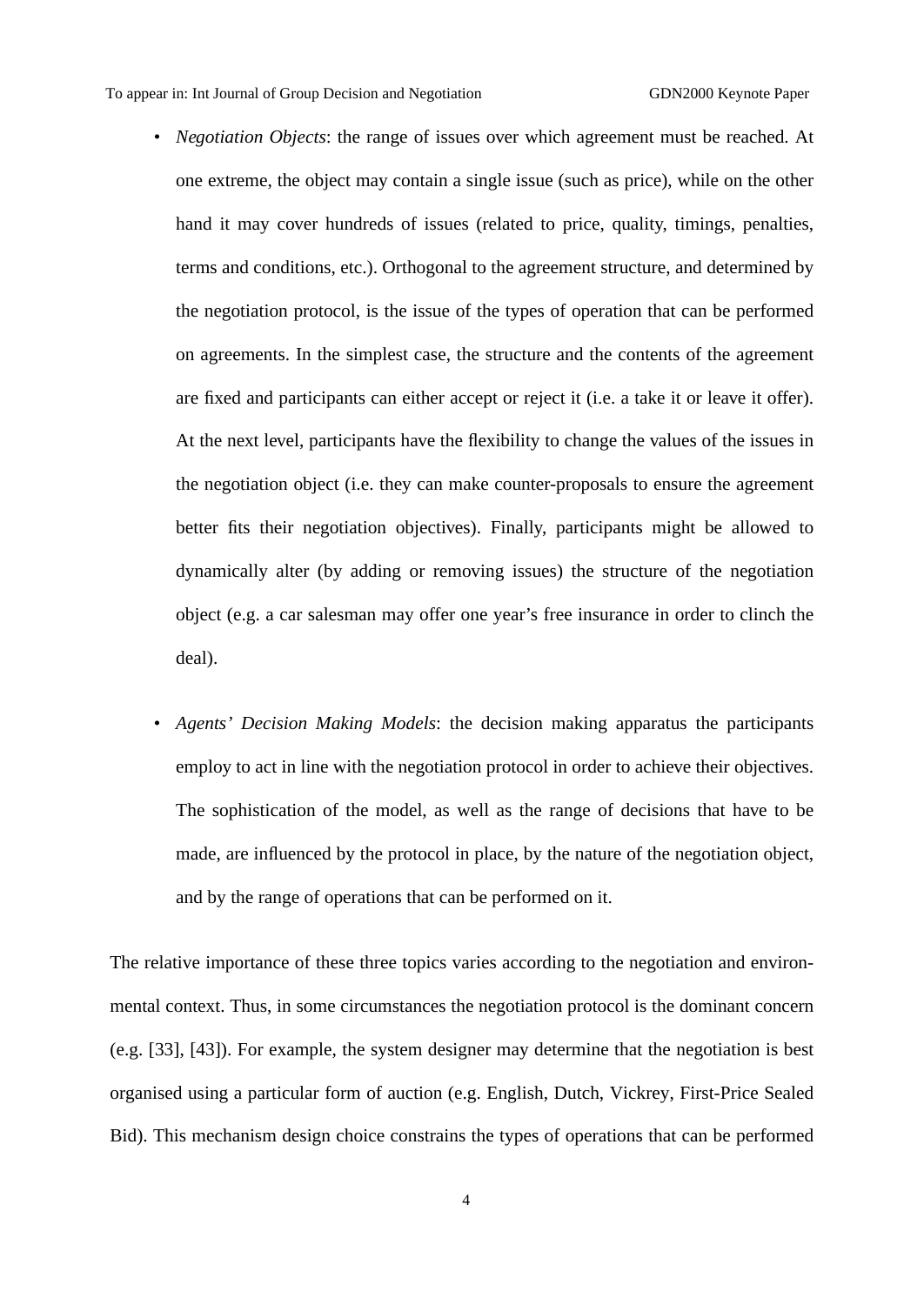on the negotiation object (no counter-proposals or issue extensions) and prescribes the behaviour of the agents' decision making models (e.g. strategic behaviour is pointless and the agents' dominant strategy is to simply bid up to their true reservation value). In other cases, however, the agent's decision making model is the dominant concern (e.g. [37], [40]). Here, the protocol does not prescribe an optimal strategy for the agent and there is scope for strategic reasoning to determine the best course of action. In such cases, the relative success of two agents is determined by the effectiveness of their reasoning model—the better the model, the greater the agent's reward.

Given the wide variety of possibilities, it should be clear that there is no universally best approach or technique for automated negotiation. Rather, there is an eclectic bag of methods with properties and performance characteristics that vary significantly depending on the negotiation context. The aim of this paper is, therefore, to examine the space of negotiation opportunities for autonomous agents, to identify and evaluate some of the key techniques, and to highlight some of the major challenges for future automated negotiation research. This paper is *not* meant as a survey of the field of automated negotiation. Rather, the descriptions and assessments of the various approaches are generally undertaken with particular reference to work in which the authors have been involved. However, the specific issues raised should be viewed as being broadly applicable.

The remainder of this paper is structured as follows. Section 2 presents a generic framework for automated negotiation. This framework is then used to structure the subsequent discussion and analysis of the various negotiation techniques; section 3 deals with game theoretic techniques, section 4 with heuristic techniques, and section 5 with argumentation-based techniques. Finally, section 6 outlines some of the major challenges that need to be addressed before automated negotiation becomes pervasive.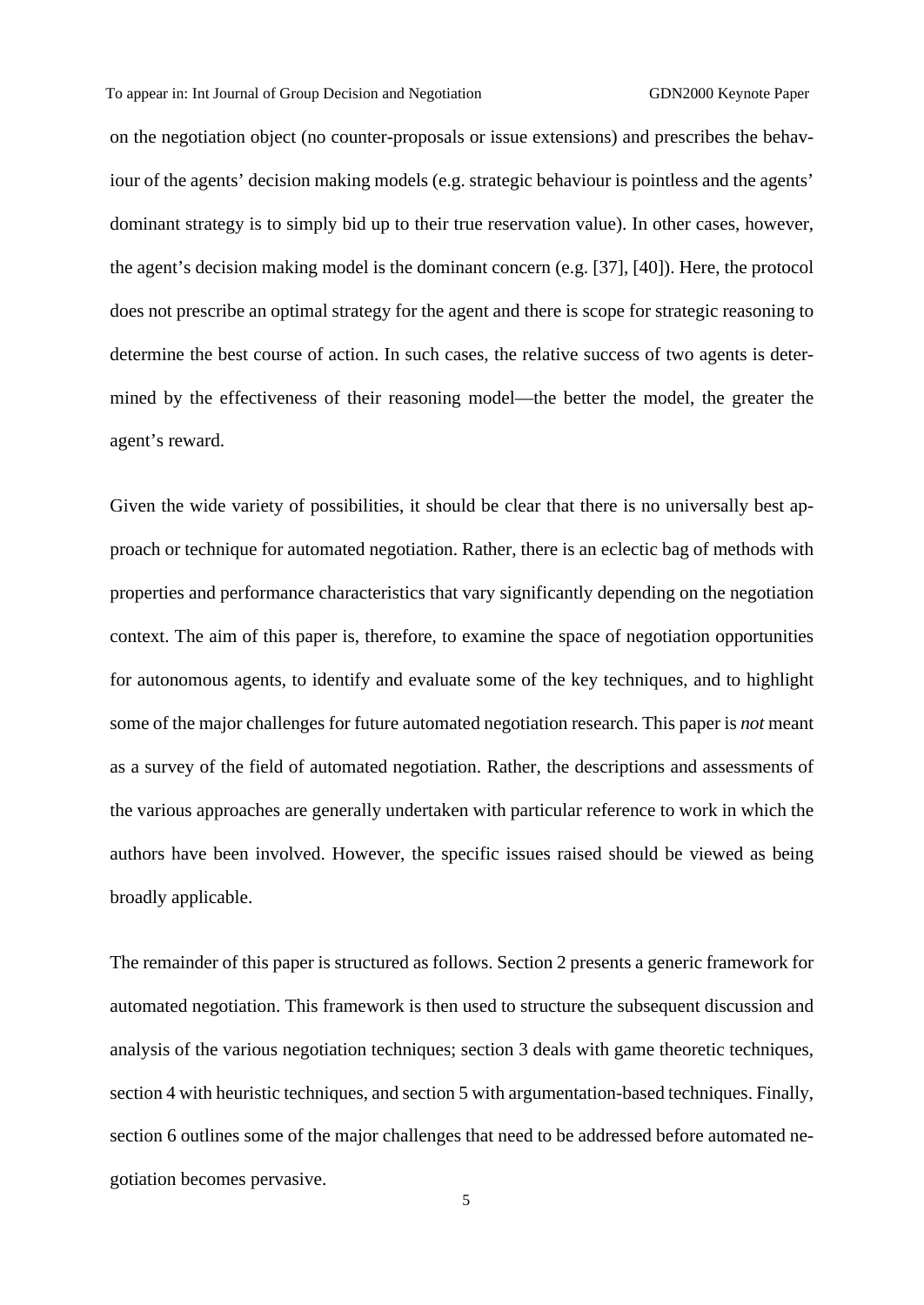#### **2. A Generic Framework for Automated Negotiation**

Negotiation can be viewed as a distributed search through a space of potential agreements (figure 1). The dimensionality and topology of this space is determined by the structure of the negotiation object. Indeed, one could consider each attribute of the negotiation object to have a separate dimension associated with it; clearly, in this view, the space of figure 1 concerns two attributes. Thus, when new issues are added (or old ones removed) during the course of a negotiation, then extra dimensions are added (or removed) and the number of points of agreement may increase (or decrease). Similarly, if an agent changes one of the values of one of the attributes within an offer, it is moving from one point in the agreement space to another.

For a given negotiation, the participants are the active components that determine the direction of the search. At the start of this process, each agent has a portion of the space in which it is willing to make agreements. Typically, it also has some means of rating the points in its space and some means of using this rating to determine the actual agreements it makes. Negotiation proceeds by the participants suggesting specific points (or regions) in the agreement space as potentially acceptable. During the negotiation process, the participants' agreement spaces (as well as their rating functions) may change: they may expand, contract, or shift, for example because their environment changes or because they are persuaded to change their views. The search terminates when the required number of participants find a mutually acceptable point in the agreement space or when the protocol dictates that the search should be terminated (for whatever reason) without making an agreement.

Given this metaphor, figure 1 can be seen to represent agent A1 negotiating with two other agents (A2 and A3). The agreement structure is the same in both cases. The current offer in the A1-A3 negotiation (these interactions are the lightly coloured exchanges) is in the area of over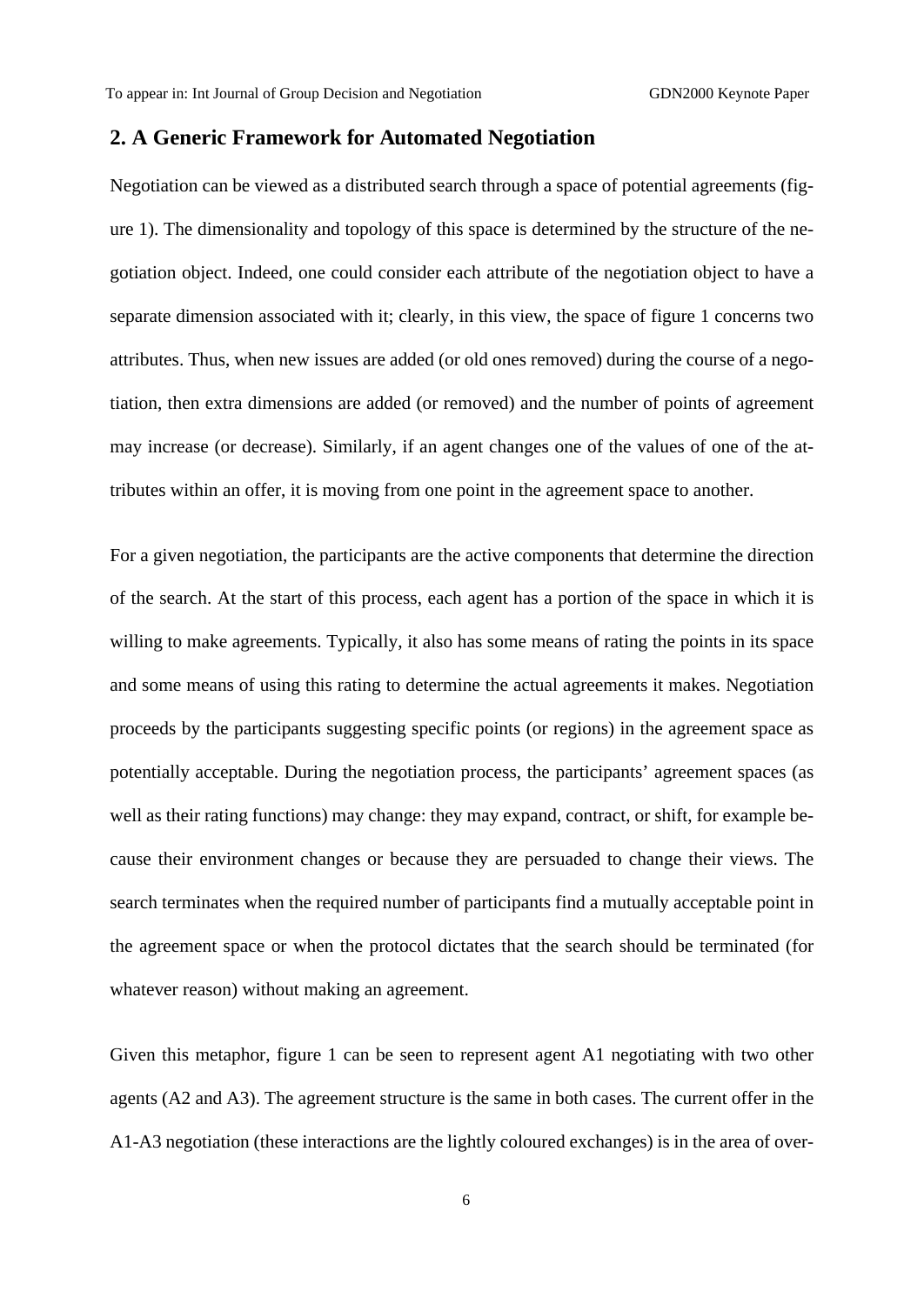lap between the two agents meaning that it could represent a potential agreement between them. However the current offer in the A1-A2 negotiation (these interactions are the darkly coloured exchanges) will not lead to an agreement since it is outside the agreement space of A2 (indeed in this case, A1 and A2 currently have non-intersecting areas of agreement meaning that no deal is possible). For more on this metaphor for viewing the agreement space see [15], [20], [22].

From this representation, it can be seen that the minimal negotiation capabilities are: (i) to propose some part of the agreement space as being acceptable; and (ii) to respond to such a proposal indicating whether it is acceptable. In other words, the minimum requirement of a negotiating agent is the ability to make and respond to proposals. Here we consider a proposal to be a solution to the negotiation problem; either a single complete proposed solution, a single partial solution, or a group of complete or partial solutions. In terms of the agreement space, these different kinds of proposals become a single point, a region of the space, a set of points, or a set of regions of the space (for example a partial solution would be any region of the space in which the quality was above some level and the price below a certain threshold). Generally speaking, proposals can be made either independently of other agents' proposals or based on the negotiation history.

Arguably the simplest kind of negotiation we can imagine is a Dutch auction [31]. The auctioneer (one agent in the negotiation) calls out prices (negotiation objects with a single attribute). When there is no signal of acceptance from the other parties in the auction (other agents in the negotiation) the auctioneer makes a new offer which it believes will be more acceptable (by reducing the price). Here, because of the convention (protocol) under which the auction operates, a lack of response is sufficient feedback for the auctioneer to infer a lack of acceptance. However in anything more complex than this rather special case, the minimal requirement for the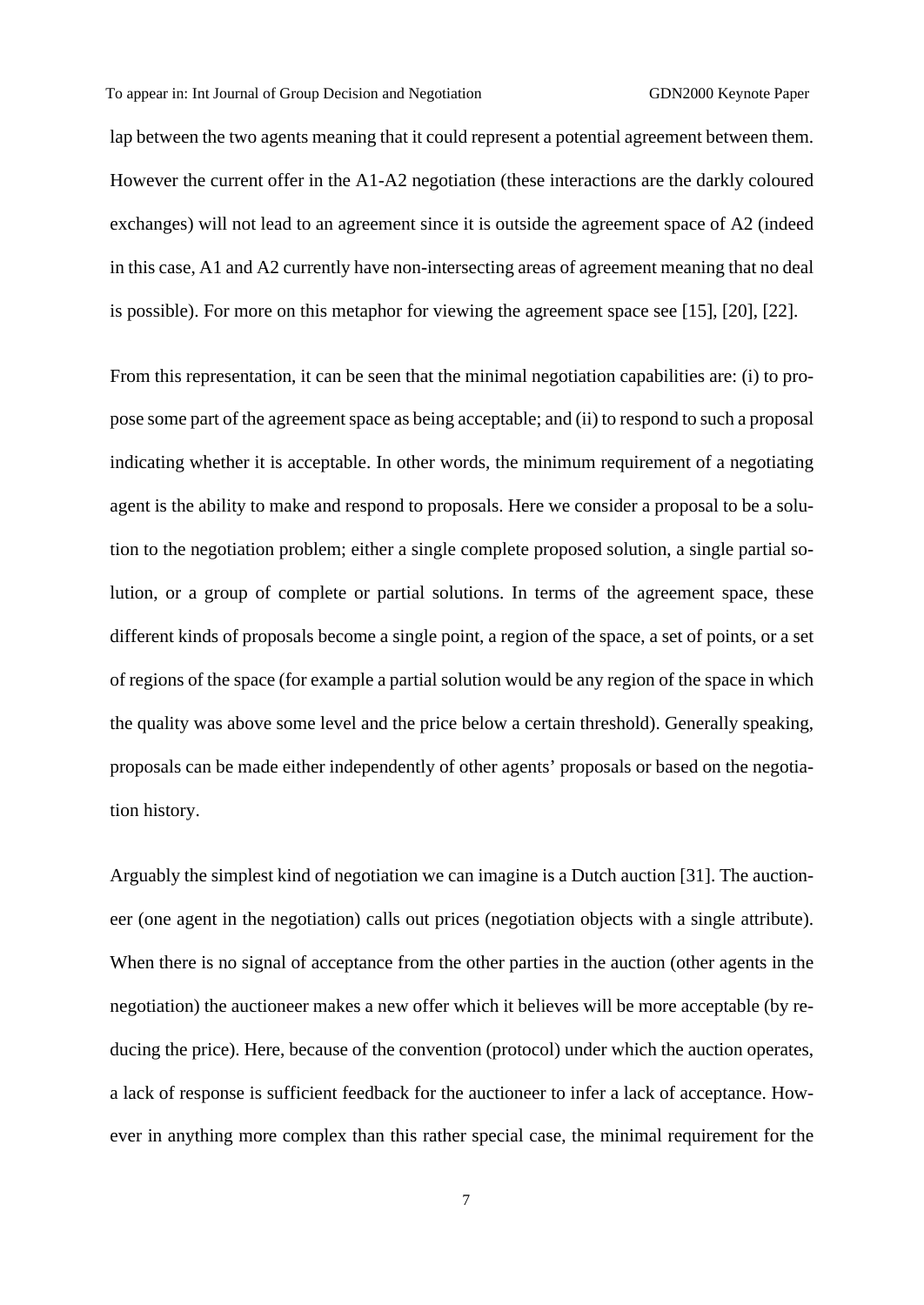"other agents" is that they are able to indicate dissatisfaction with proposals that they find unacceptable.

If agents can only accept or reject others' proposals, then negotiation (and especially negotiation over objects that are multi-dimensional) can be very time consuming and inefficient since the proposer has no means of ascertaining why the proposal is unacceptable, nor whether the agents are close to an agreement, nor in which dimension/direction of the agreement space it should move next. Hence the proposer is essentially picking points in the agreement space based on its perception of what others prefer and hoping that it will eventually stumble upon something acceptable. To improve the efficiency of the negotiation process, the recipient needs to be able to provide more useful feedback on the proposals it receives. This feedback can take the form of a *critique* (comments on which parts of the proposal the agent likes or dislikes<sup>1</sup>) or a *counterproposal* (an alternative proposal generated in response to a proposal). From such feedback, the proposer should be in a position to generate a proposal that is more likely to lead to an agreement (if it chooses to do so).

Consider the concept of a critique first. A critique provides two forms of feedback: (i) it suggests constraints on particular negotiation issues and (ii) it indicates acceptance/rejection of particular parts of the proposal (or indeed of the whole proposal). To illustrate these points, consider the following short dialogues that are examples of proposals followed by critiques:

- A: I propose that you provide me with service X under the following conditions.
- B: I am happy with the price of X, but the delivery date is too late.

<sup>&</sup>lt;sup>1.</sup> To avoid introducing an unnecessarily large number of different types of statement, we consider simple accept/reject statements to be special cases of critiques.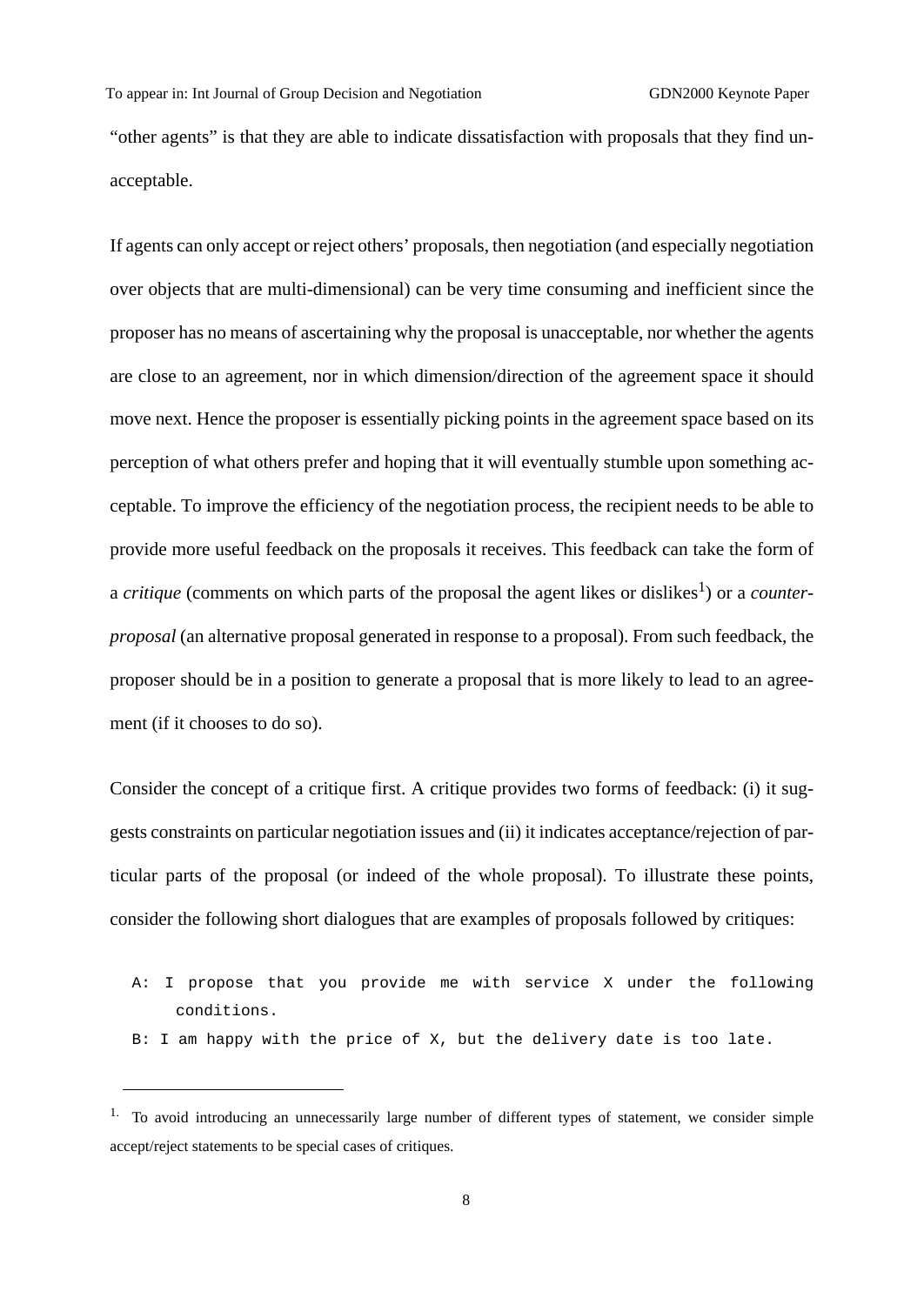- A: I propose that I will provide you with service Y if you provide me with service X.
- B: I don't want service Y.

In the first case, the critique indicates those aspects of the proposal that are acceptable and those that need to be modified and it also suggests a constraint on one of the issues (delivery date earlier than the current suggestion). In the second case, the critique indicates outright rejection of part of the proposal. Generally speaking, the more information placed in the critique, the easier it is for the original agent to determine the boundaries of its opponent's agreement space.

Counter-proposals are the second feedback mechanism. A counter-proposal is simply a proposal that is more favourable to the sender, made in response to a previous proposal. The following are examples of proposals followed by counter-proposals:

- A: I propose that you provide me with service X.
- B: I propose that I provide you with service X if you provide me with service Z.
- A: I propose that I provide you with service Y if you provide me with service X.
- B: I propose that I provide you with service X if you provide me with service Z.

In the first case, the counter-proposal extends the initial proposal, and in the second case it amends part of the initial proposal. Counter-proposals differ from critiques in that the feedback is less explicit (the recipient of a counter-proposal has to infer the constraints and preferences from the way the proposal is re-constituted), but generally more detailed (since specific regions of the opponent's agreement space are identified).

On their own, proposals, critiques, and counter-proposals are bald statements of what agents want. Thus, their scope is confined solely to the structure of the negotiation object. While it is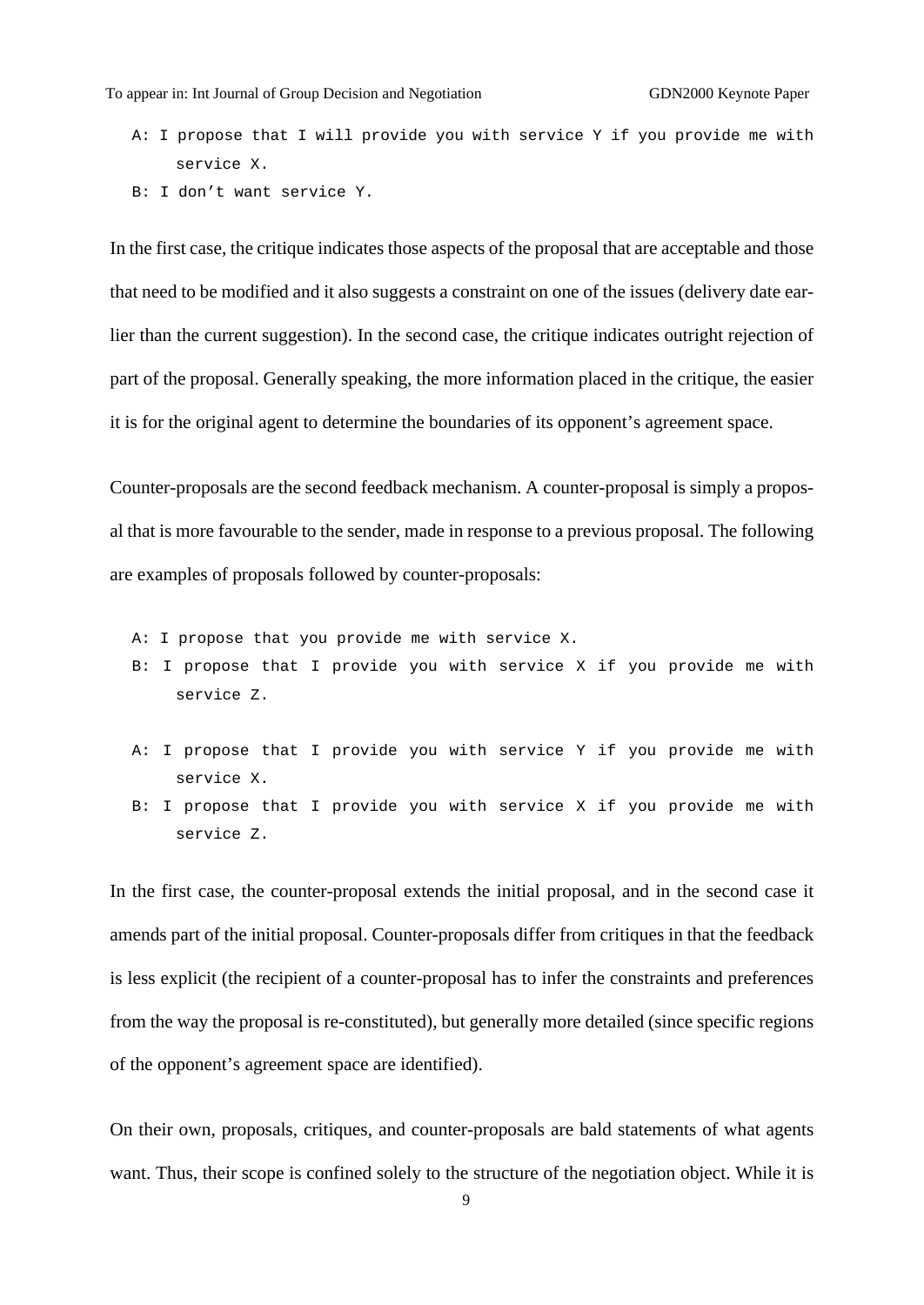perfectly possible to base negotiations on just these object-level constructs (indeed this is precisely what most current negotiation models do), doing so diminishes some of the potential of negotiation technology. For example, it means that agents cannot:

• *Justify* their negotiation stance;

An agent might have a compelling reason for adopting a particular negotiation stance. For example, a company may not be legally entitled to sell a particular type of product to a particular type of consumer or a particular item may be out of stock and the next delivery might not be until the following month. In such cases, the ability to provide the justification for its attitude towards a particular issue can allow the opponent to more fully appreciate an agent's constraints and behaviour.

*Persuade* one another to change their negotiation stance;

Agents sometimes need to actively change their opponents' agreement space, or its rating over that space, in order for a deal to be possible. In such cases, agents seek to construct arguments that they believe will make their opponent look more favourably upon their proposal. Thus, arguments seek to identify opportunities for such change (e.g. a car salesman throws in a stereo with a car to increase the value of the good), create new opportunities for change (e.g. a car salesman adds a new dimension to the rating function by highlighting the car's novel security features) or modify existing assessment criteria (e.g. car salesman gets the buyer to change its evaluation function by convincing him that security is more important than high speed).

In both cases, negotiators are providing *arguments* to support their stance (hence *argumentation-based negotiation*). Thus, in addition to generating proposals, counter-proposals and cri-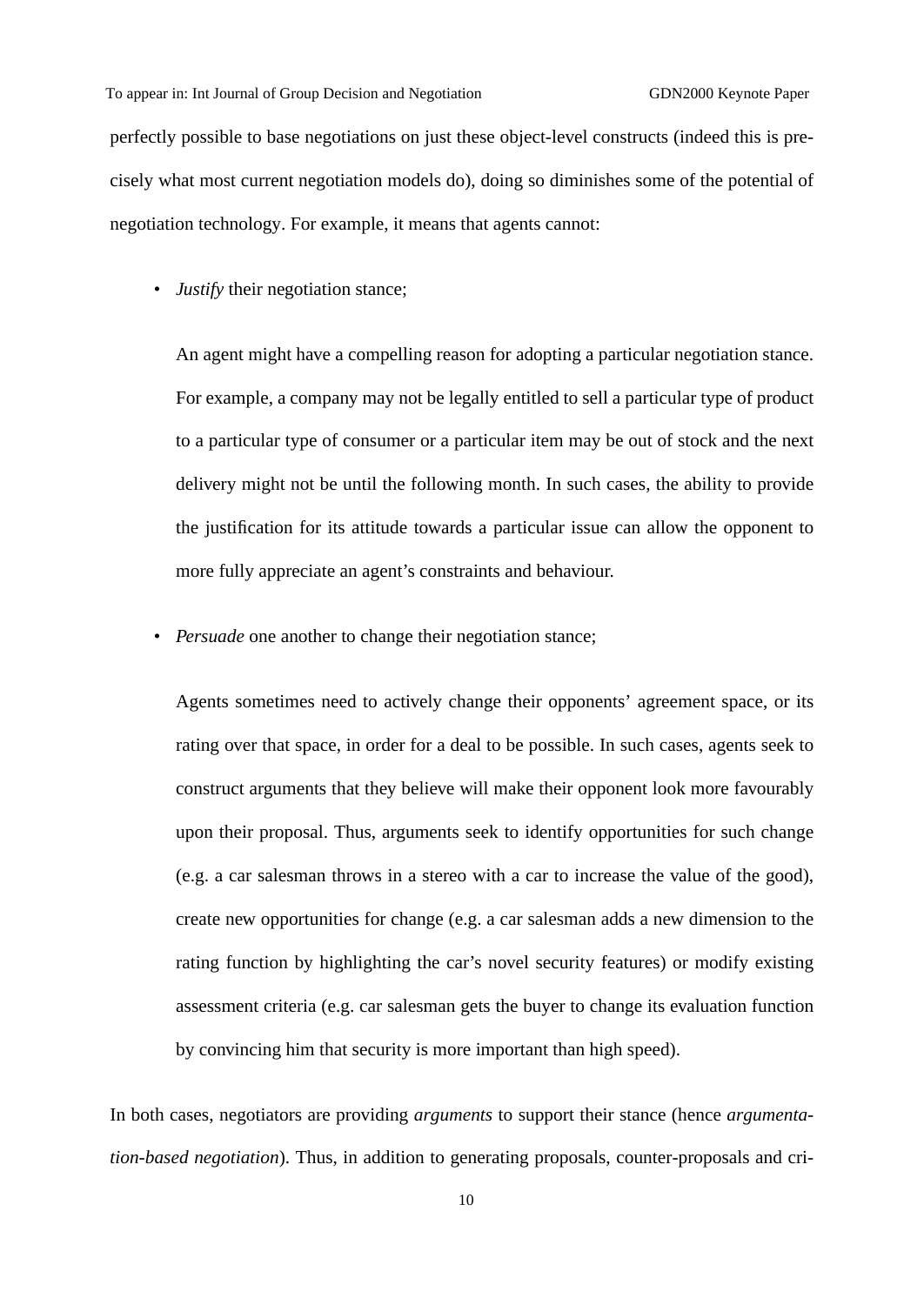tiques, the negotiator is seeking to make the proposal more attractive (acceptable) by providing additional meta-level information in the form of arguments for its position. The nature and types of the arguments can vary enormously (see [16] [19] [40] for more details). However, common categories include: threats (failure to accept this proposal means something negative will happen to you), rewards(acceptance of this proposal meanssomething positive will happen to you), and appeals (you should prefer this option over that alternative for some reason). Whatever its precise form, the role of the supporting argument is either to modify the recipient's region of acceptability or its rating function over this region. In so doing, arguments have the potential to increase the likelihood and/or the speed of agreements being reached; for example, if agents prefer arguments that are more likely to lead to an agreement (which requires some metric on the agreement space) it is possible to prove that argumentation leads to quicker agreement  $[42]^2$ . In the former case, by persuading agents to accept deals that they may previously have rejected. In the latter case, by convincing agents to accept their opponent's position on a given issue (and to cease negotiating over it).

#### **3. Game Theoretic Models**

Game theory is a branch of economics that studies interactions between self-interested agents. Like decision theory, with which it shares many concepts, game theory has its roots in the work of von Neumann and Morgenstern [23]. Asits name suggests, the basic concepts of game theory arose from the study of games such as chess. However, it rapidly became clear that the techniques and results of game theory can equally be applied to *all* interactions that occur between

<sup>&</sup>lt;sup>2.</sup> Of course poorly designed argumentation systems also have the potential to increase the length of the negotiation unnecessarily, for example if agents keep repeating the same arguments ad infinitum. However, poor design of the other aspects of the negotiation mechanism can have similarly adverse effects and so potentially overly long negotiations are not something specific to argumentation-based negotiation.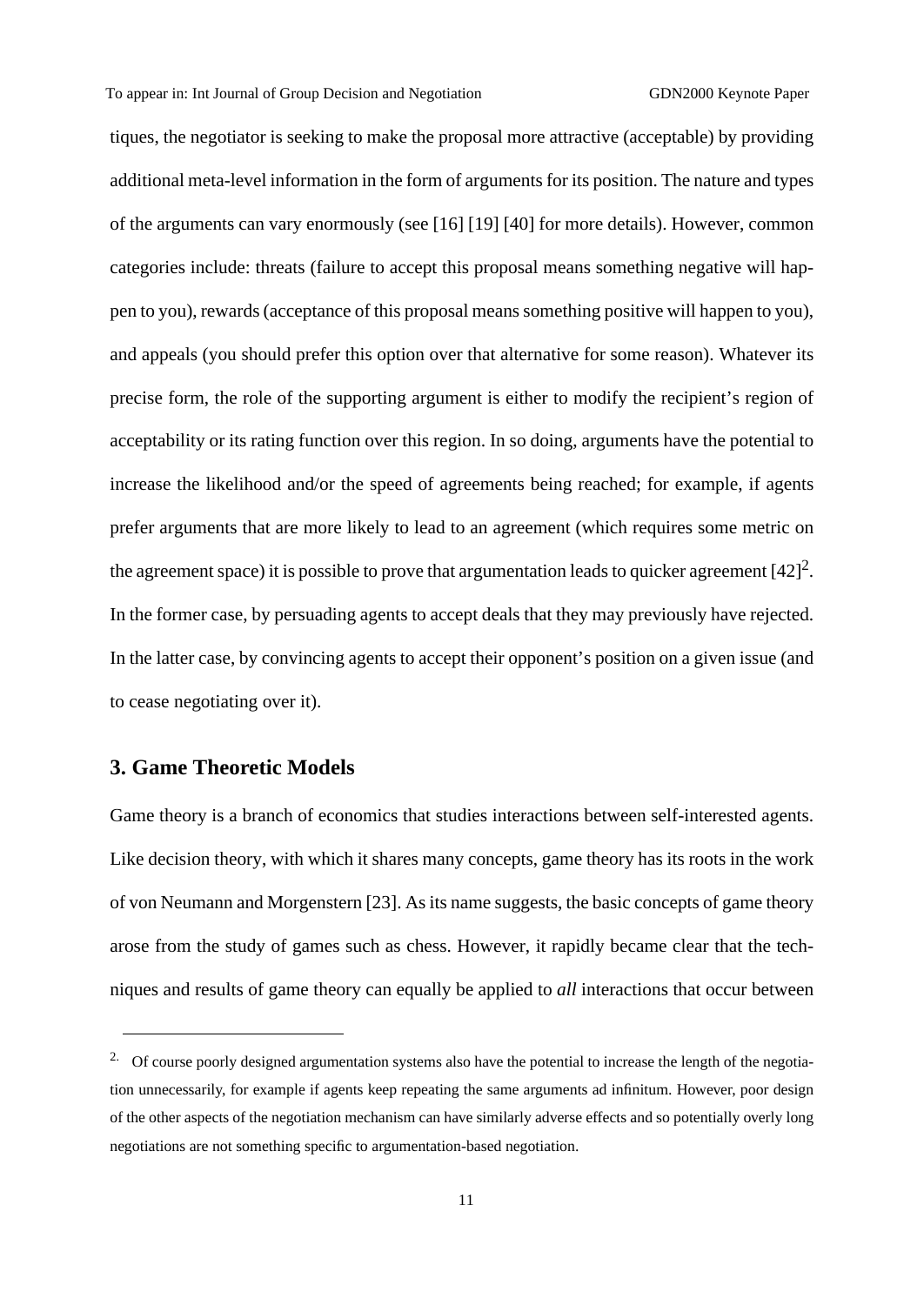self-interested agents. Game theory is relevant to the study of automated negotiation because the participants in such negotiations can reasonably be assumed to be self interested.

The classic game theoretic question asked of any particular multi-agent encounter is: what is the best—most rational—thing an agent can do? In most multi-agent encounters, the overall outcome will depend critically on the choices made by all agents in the scenario. This implies that in order for an agent to make the choice that optimises its outcome, it must reason *strategically*. That is, it must take into account the decisions that other agents may make, and must assume that they will act so as to optimise their own outcome. In negotiation, this means, for example, taking into account the private valuations that agents have of the negotiation issues, their private deadlines for making a deal, and so on. Game theory gives us a way of formalising and analysing such concerns.

Negotiation and bargaining were studied in the game theory literature well before the emergence of multi-agent systems as a research discipline, and even before the advent of the first digital computer. However, computer science brings two important considerations to the game theoretic study of negotiation and bargaining:

1. Game theoretic studies of rational choice in multi-agent encounters typically assume that agents are allowed to select the best strategy from the space of all possible strategies, by considering all possible interactions. It turns out that the search space of strategies and interactions that needs to be considered has exponential growth, which means that the problem of finding an optimal strategy is in general computationally intractable. In computer science, the study of such problems is the domain of computational complexity theory [26]. There is a significant literature devoted to the development of efficient (polynomial time) algorithms for apparently intractable problems,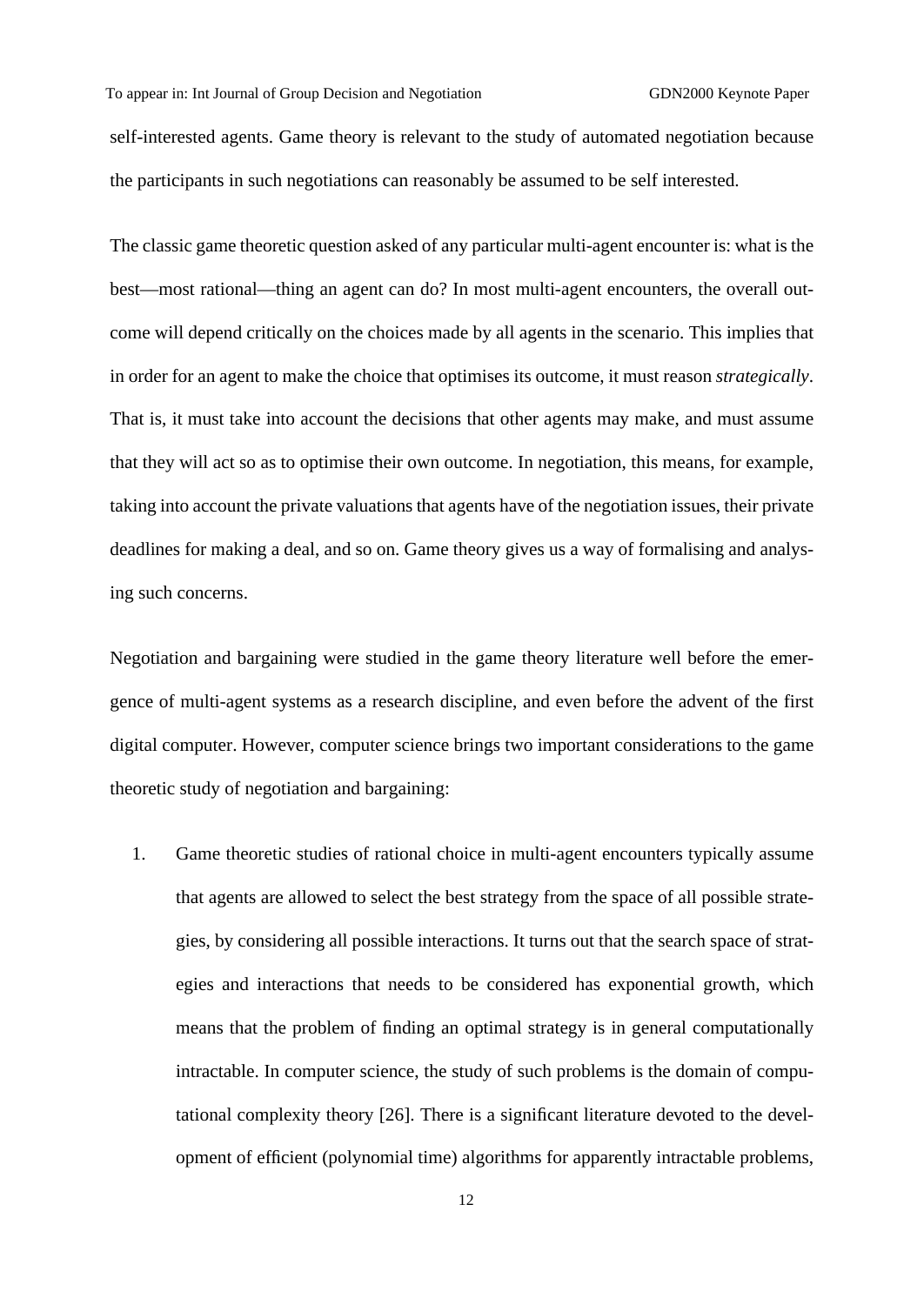and the application of such techniques to the study of multi-agent encounters is a fruitful ongoing area of work.

2. The emergence of the Internet and World-Wide Web has provided an enormous commercial imperative to the further development of computational negotiation and bargaining techniques [25].

Given a particular negotiation scenario that will involve automated agents, game theoretic techniques can be applied to two key problems:

- 1. The design of an appropriate *protocol* that will govern the interactions between the negotiation participants. The protocol defines the "rules of encounter" between agents [33]. Formally, a protocol is a set of norms that constrain the proposals that the negotiation participants are able to make. It is possible to design protocols so that any particular negotiation history has certain desirable properties—this is *mechanism design*, and is discussed in more detail below.
- 2. The design of a particular *strategy* (the agents' decision making models) that individual agents can use while negotiating—an agent will aim to use a strategy that maximises its own individual welfare. A key difficulty here is that, typically, the strategies that work best in theory tend to be computationally intractable, and are hence unusable by agents in practice.

As noted above, mechanism design involves the design of protocols for governing multi-agent interactions, such that these protocols have certain desirable properties. Possible properties include, for example [35] p204: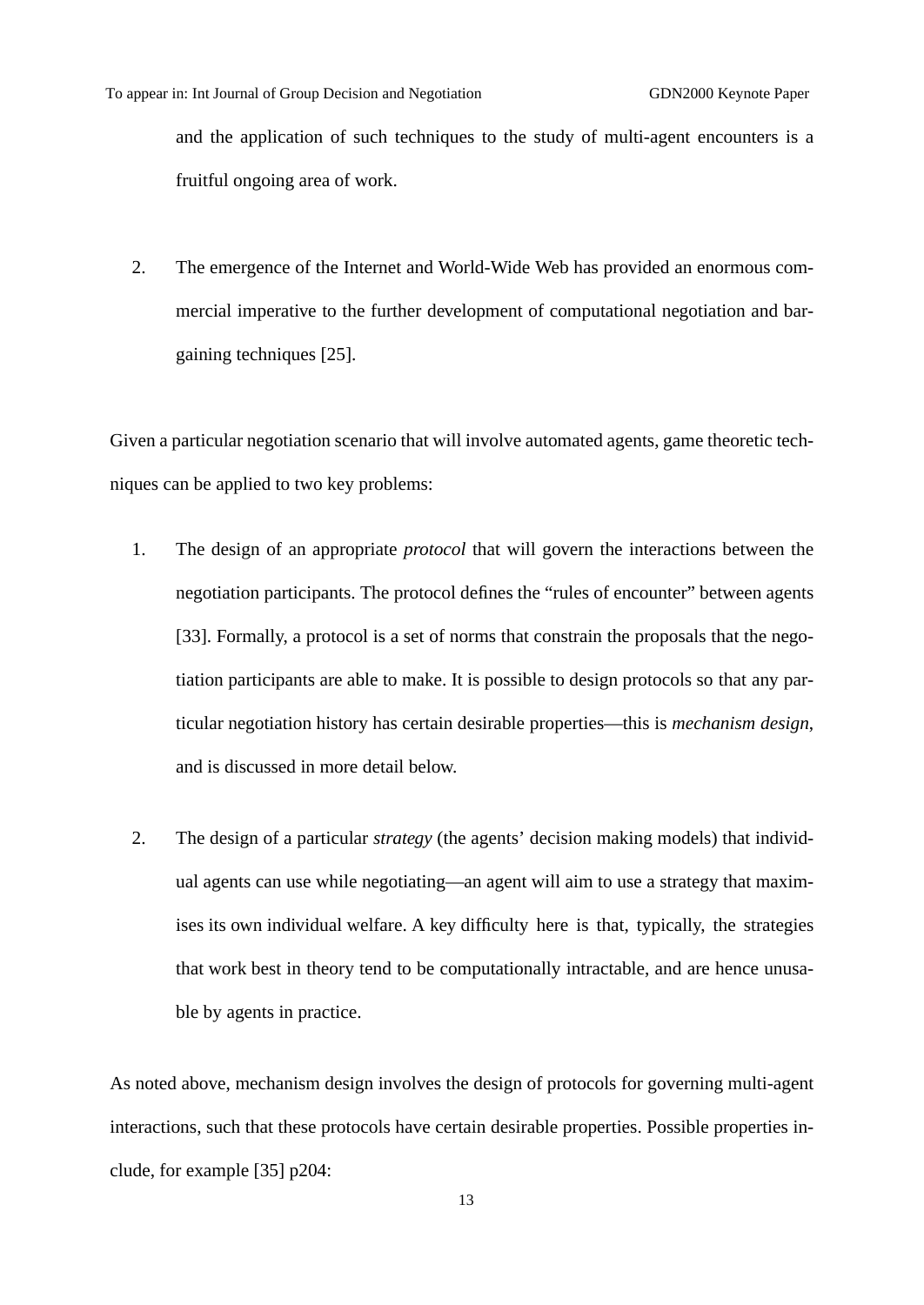- *Guaranteed success*: A protocol guarantees success if it ensures that, eventually, agreement is certain to be reached.
- *Maximising social welfare*: Intuitively, a protocol maximises social welfare if it ensures that any outcome maximises the sum of the utilities of negotiation participants. If the utility of an outcome for an agent was simply defined in terms of the amount of money that agent received in the outcome, then a protocol that maximised social welfare would maximise the *total* amount of money "paid out".
- *Pareto efficiency*: A negotiation outcome is said to be Pareto efficient if there is no other outcome that will make at least one agent better off without making at least one other agent worse off. Intuitively, if a negotiation outcome is not Pareto efficient, then there is another outcome that will make at least one agent happier while keeping everyone else at least as happy.
- *Individual rationality*: A protocol is said to be individually rational if following the protocol— "playing by the rules"—is in the best interests of negotiation participants. Individually rational protocols are essential because without them, there is no incentive for agents to engage in negotiations.
- *Stability*: A protocol is *stable* if it provides all agents with an incentive to behave in a particular way. The best-known kind of stability is *Nash equilibrium*: two strategies s and s' are said to be in Nash equilibrium if under the assumption that one agent is using s, the other can do no better than use s', and vice versa.
- *Simplicity*: A "simple" protocol is one that makes the appropriate strategy for a nego-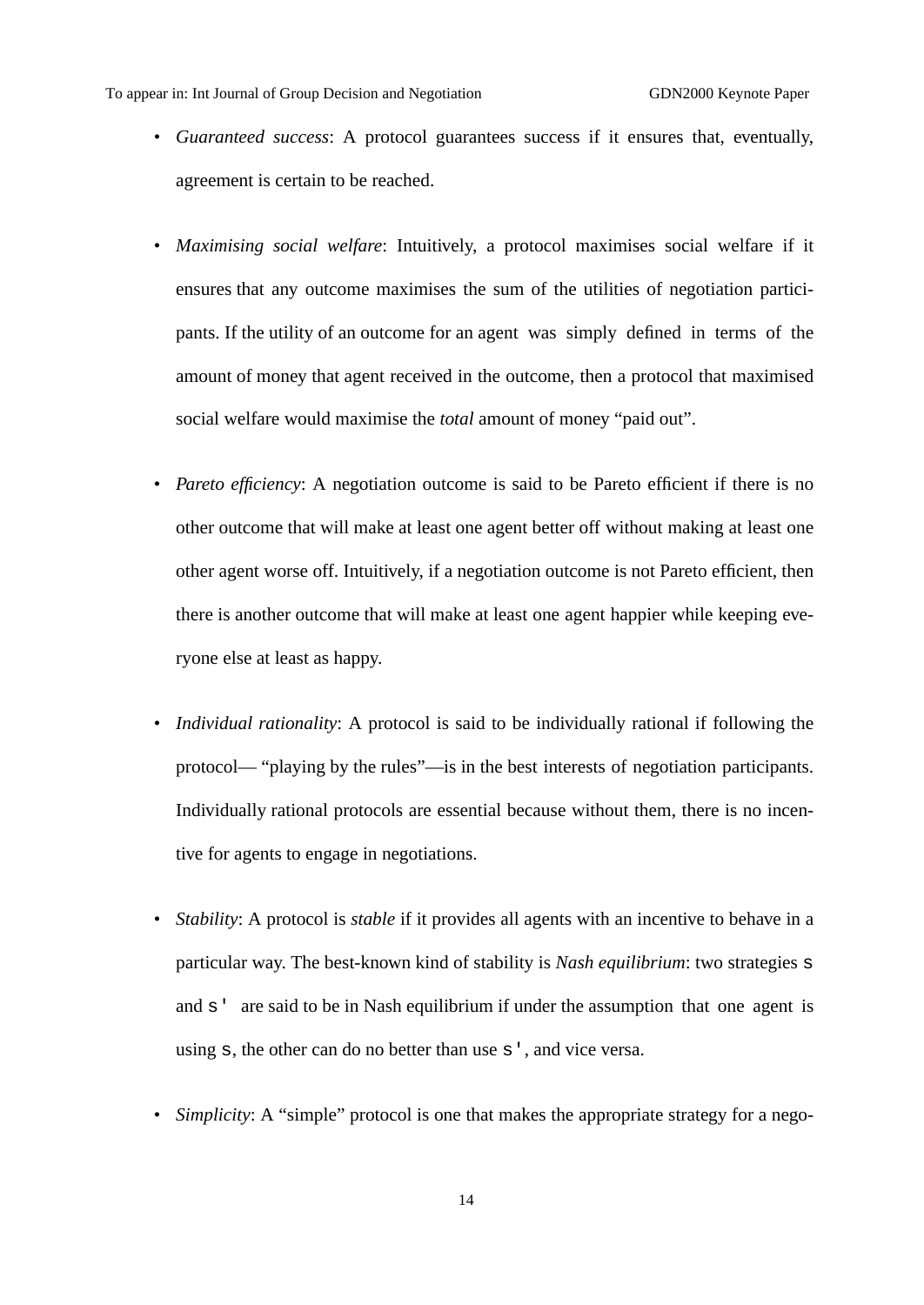tiation participant "obvious". That is, a protocol is simple if using it, a participant can easily (tractably) determine the optimal strategy.

• *Distribution*: A protocol should ideally be designed to ensure that there is no single point of failure (such as a single arbitrator), and ideally, so as to minimise communication between agents.

The fact that even quite simple negotiation protocols can be proven to have such desirable properties as these accounts in no small part for the success of game theoretic techniques for negotiation [17]. As an example, consider the monotonic concession protocol with Zeuthen strategy [33] pp40-49. The monotonic concession protocol for two negotiation participants is as follows. Negotiation proceeds in a sequence of rounds, where at every round, each agent puts forward a proposal. If the proposals "overlap", then agreement has been reached. If the proposals do not overlap, then negotiation proceeds to a further round, where the agents either *make a concession* or else put forward the proposal they made on the preceding round. If neither agent makes a concession, then negotiation terminates with a "conflict deal". This simple protocol ensures that negotiation either monotonically proceeds towards a solution, or else terminates. Now, what strategy should an agent use when faced with such a protocol? One possibility is to use the *Zeuthen strategy*. This strategy essentially says that:

- the agent that should concede is the one with the *most to lose* from the negotiation breaking down;
- the concession that should be made is the minimum required to change the balance of risk—so that the other agent is required to concede on subsequent rounds.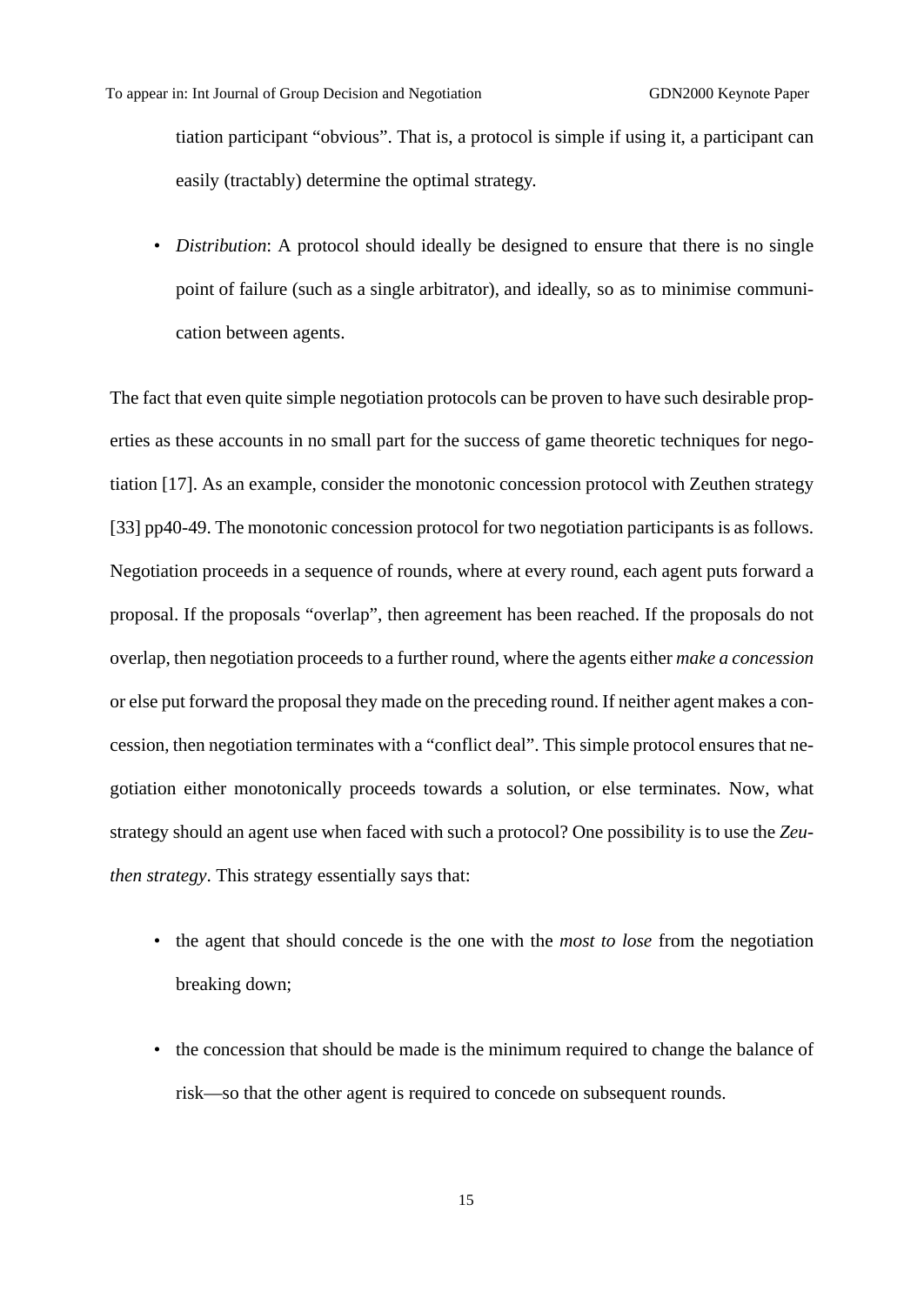Both of these properties can be formalised quite easily [33] p43. It can be proved that using the Zeuthen strategy when playing the monotonic concession protocol means agents will come to reach agreement on a deal that is Pareto optimal. Unfortunately, the Zeuthen strategy is not in equilibrium; there is an incentive to deviate from the strategy at the last negotiation step [33] p48. Moreover, the strategy is computationally complex, requiring an exponential number of calculations of the agent's utility function at each negotiation round in order to compute the optimal deal. Nevertheless, it is striking that such a simple and intuitive protocol can be proven to have desirable properties.

Despite these very obvious advantages, however, there are a number of problems associated with the use of game theory when applied to automated negotiation:

- Game theory assumes that it is possible to characterise an agent's preferences with respect to possible outcomes. *Humans*, however, find it extremely hard to consistently define their preferences over outcomes. In general, human preferences cannot be characterised even by a simple ordering over outcomes, let alone by numeric utilities [32] p475-480. In scenarios where preferences are obvious (such as the case of a person buying a particular CD and attempting to minimise costs), game theoretic techniques may work well. With more complex (multi-issue) preferences, it is much harder to use them.
- The theory has failed to generate a *general* model governing rational choice in interdependent situations [46]. Instead, the discipline has produced a number of highly specialised models that are applicable to specific types of interdependent decision making (e.g. the von Neumann-Morgenstern solution to two-person games [23]). As Binmore notes, in non-cooperative (a sub-branch of game theory) theories: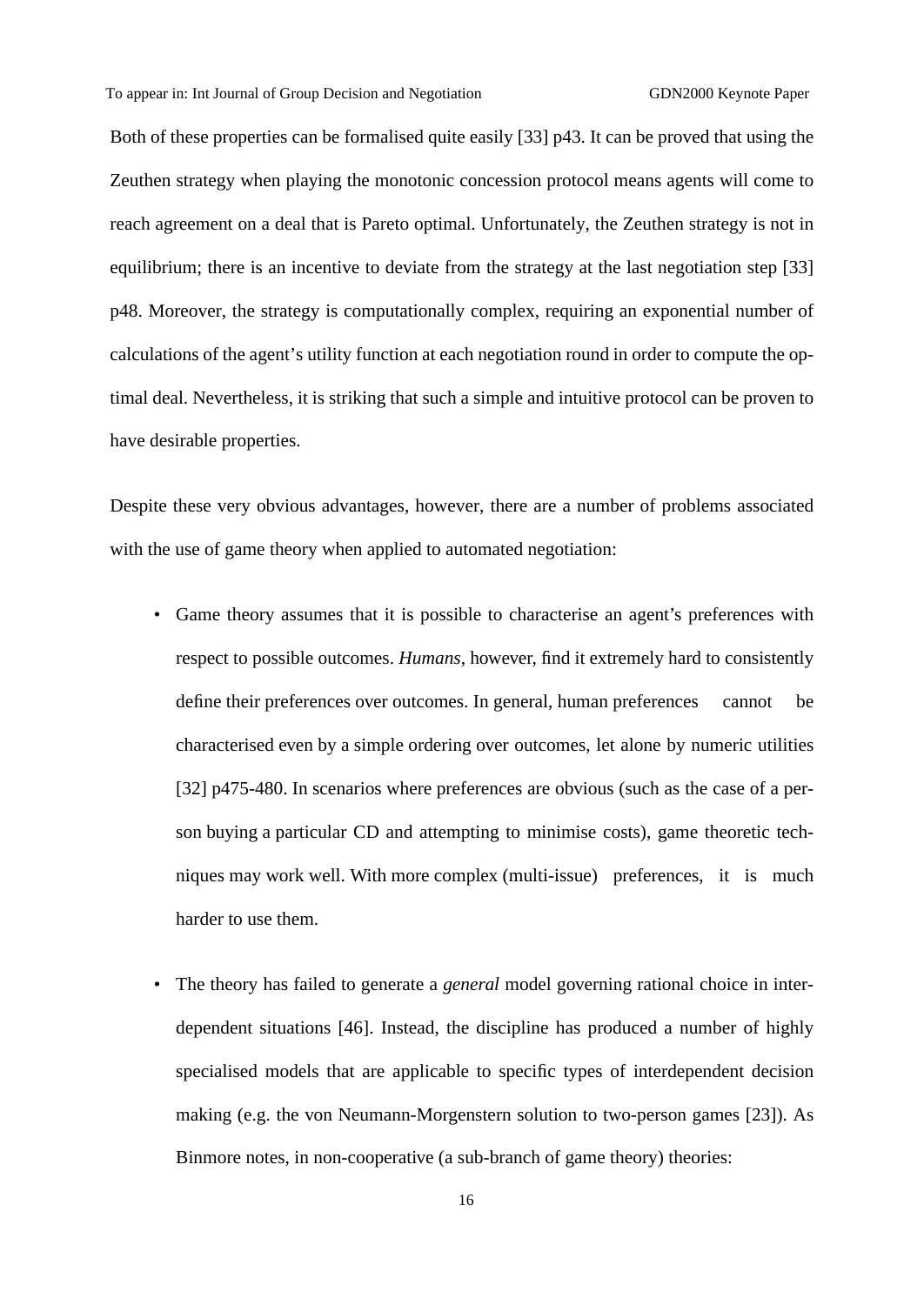...conclusions (of non-cooperative models) only apply to one specific game. If the details of the rules are changed slightly, the conclusions reached need no longer be valid [5] p. 196.

• Game theory models often assume perfect computational rationality meaning that no computation is required to find mutually acceptable solutions within a feasible range of outcomes. Furthermore, this space of possible deals is often assumed to be fully known by the agents, as is the potential outcome values. This assumption is rarely true in most real world cases; agents typically know their own information space, but they do not know that of their opponent. However, even if the joint space is known, knowing that a solution *exists* is entirely different to knowing what the solution actually *is*. Chess is a classic example of this point. The game has a solution—a strategy for white or black which is either a win or a draw, but the search is computationally complex. Therefore, the notion of perfect rationality, although useful in designing, predicting and proving properties of a system, is not altogether useful in practice. Firstly, it cannot actually be attained: physical mechanisms take time to process information and select actions, hence the behaviour of real agents cannot immediately reflect changes in the environment and will generally be sub-optimal [39]. Secondly, it does not provide a means of analysing the internal design of an agent; one rational agent is as good as another.

Despite these problems, game theory is extremely compelling as a tool for automated negotiation. In cases where it is possible to characterise the preferences and possible strategies of negotiation participants, then game theory has much to offer.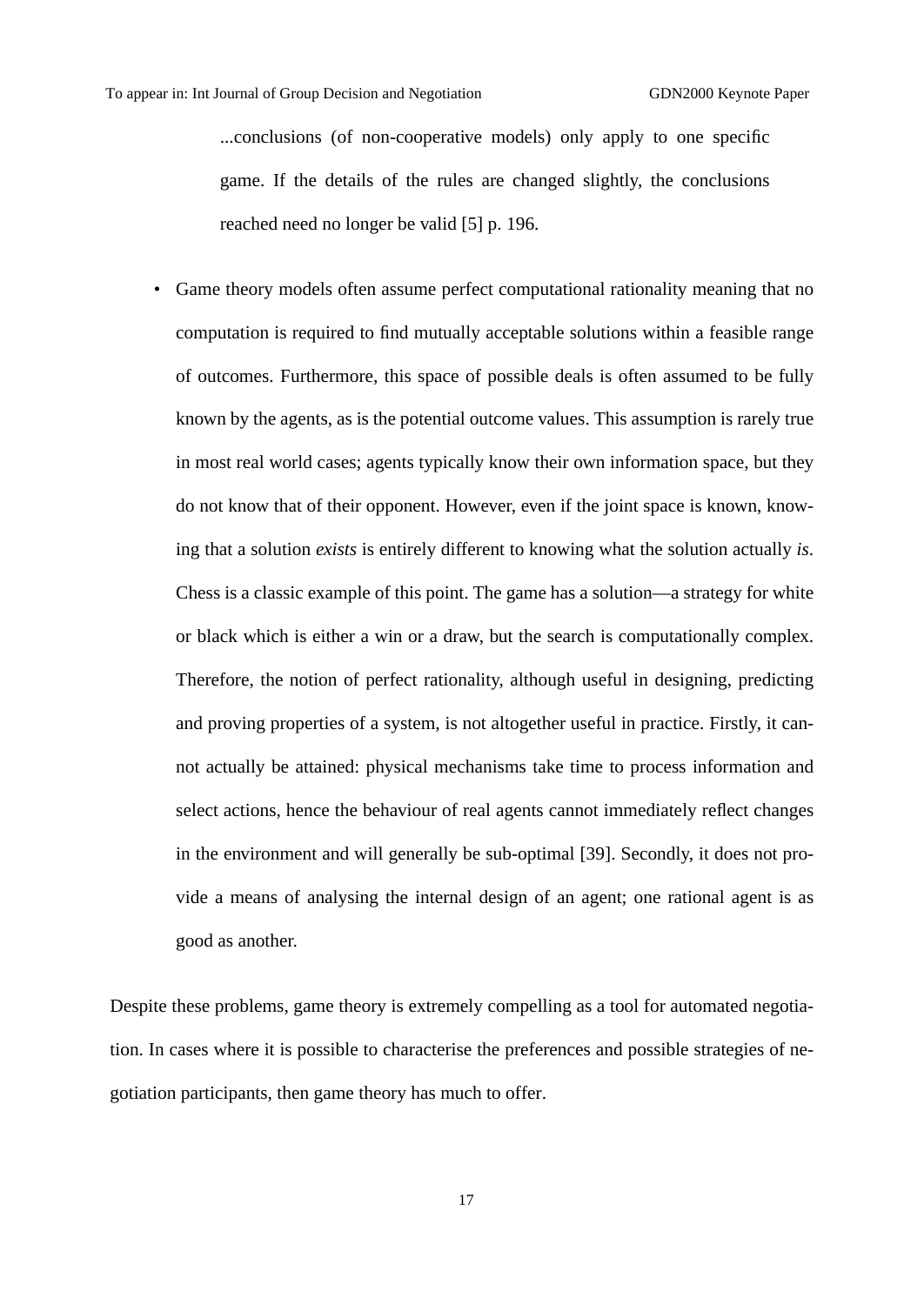#### **3. Heuristic Approaches**

The major means of overcoming the aforementioned limitations of game theoretic models is to use heuristic methods. Such methods acknowledge that there is a cost associate with computation and decision making and so seek to search the negotiation space in a non-exhaustive fashion. This has the effect that heuristic methods aim to produce *good*, rather than *optimal* solutions. The methods themselves may either be computational approximations of game theoretic techniques or they may be computational realisations of more informal negotiation models (e.g. [29], [30]). Examples of such models include: [3], [8], [18], [36], [41]. The key advantages of the heuristic approach can be stated as follows:

- the models are based on realistic assumptions; hence they provide a more suitable basis for automation and they can, therefore, be used in a wider variety of application domains;
- the designers of agents, who are not wedded to game theory, can use alternative, and less constrained, models of rationality to develop *different* agent architectures.

The central concern of this line of work is to model the agent's decision making heuristically during the course of the negotiation (generally speaking, the chosen protocol does not prescribe an optimal course of action). To delve deeper into this area we will concentrate on the heuristic model we have devised; we developed a set of *deliberation mechanisms* that work within a fairly free negotiation protocol  $3$  [8][9][10] [37].

The space of possible agreements is quantitatively represented by contracts having different values for each issue. Each agent then rates these points in the space of possible outcomes according to some preference structure, captured by a utility function. Proposals and counter-pro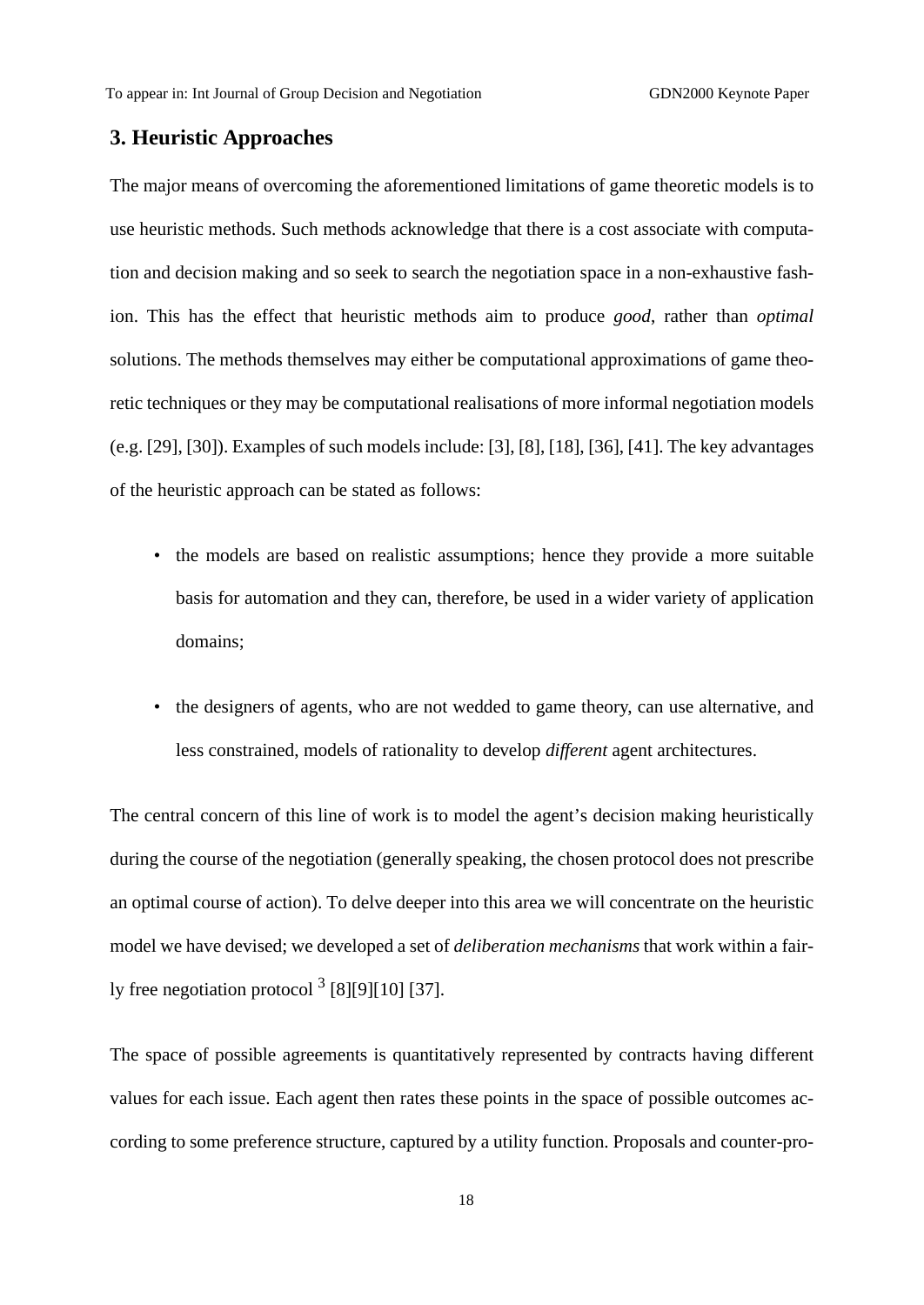posals are then offers over single points in this space of possible outcomes, and search terminates either when the time to reach an agreement has been exceeded or when a mutually acceptable solution, a point of intersection of the agents' acceptable outcomes sets, has been reached.

An agent architecture that models the decisions involved in the search for mutually acceptable solutions has also been developed [9]. Whereas the protocol normatively describes the orderings of actions, the decision making mechanisms describe the possible set of agent strategies in using the protocol. These strategies are captured by a negotiation architecture that is composed of responsive and deliberative decision mechanisms. Decision making with the former mechanism is based on a linear combination of simple functions called *tactics*, which manipulate the utility of contracts [8]. The latter mechanisms are subdivided into *trade-off* and *issue manipulation* mechanisms [9]. The former generates offers that manipulate the value, rather than the overall utility, of the offer. The rationale for the trade-off mechanism, like persuasive argumentation, is to make proposals that are more attractive to the opponent. This is achieved not by "providing additional meta-level information" (see section 4), but by providing contracts that are "closer" to the opponent's last offer. The issue manipulation mechanism aims to increase the likelihood of an agreement by adding and removing issues into the negotiation set. The issue

<sup>&</sup>lt;sup>3.</sup> The negotiation protocol does not prescribe an agent's behaviour, but it does constrain its action selection problem solving through the use of normative rules of interaction. These rules temporally order, according to the agent's roles, communication utterances by specifying both who can say what, as well as when. Specifically, the protocol is a repeated, sequential model where offers are iteratively exchanged. Under this protocol, agents are fully committed to their utterances and utterances are private (unlike, say, the first-price open-cry English auction, where all offers are publicly "heard" by the other interaction participants). The protocol is distributed, symmetric, supports bi and/or multi-agent negotiation as well as distributive and integrative negotiation, involving one or many issues respectively. The utterances (proposals or counter-proposals) are based on previous comments made by other agents, and represent a single complete proposal for a solution. There are no critiques and counter-proposals are based on the object of negotiation (which we term a contract).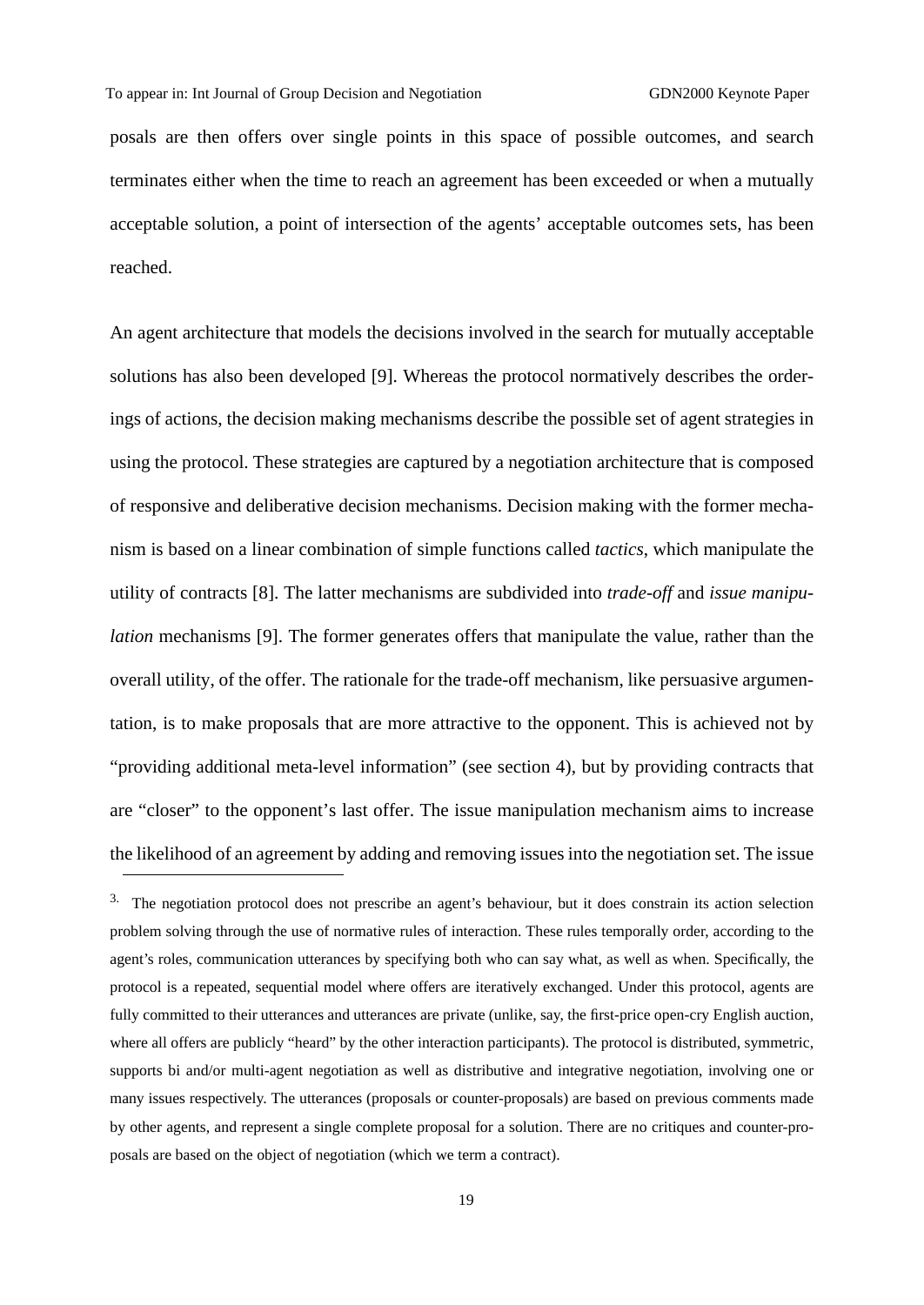manipulation mechanism dynamically alters the structure of the negotiation object, helping to escape local minima in the negotiation dynamics. It does this either by increasing the set of possible outcomes (adding), when negotiation is in deadlock, or, alternatively, removing "noisy" issues that are obstructing the negotiation progress. Since agents have to mutually agree on the set of issues involved in negotiation, the issue manipulation dialogue can be interpreted as a mechanism that modifies the dimensionality of the solution space. The other mechanisms, responsive and trade-off, can then search the altered solution space. When taken together, these three mechanisms represent a continuum of possible decision making capabilities: ranging from behaviours that exhibit greater awareness of environmental resources and less to solution quality, to behaviours that attempt to acquire a given solution quality independently of the resource consumption.

Generally speaking, while heuristic methods do indeed circumvent some of the shortcomings of game theoretic models, they also have a number of comparative disadvantages:

- the models often select outcomes (deals) that are sub-optimal; this is because they adopt an approximate notion of rationality and because they do not examine the full space of possible outcomes;
- the models need extensive evaluation, typically through simulations and empirical analysis, since it is usually impossible to predict precisely how the system and the constituent agents will behave in a wide variety of circumstances.

## **4. Argumentation-Based Approaches**

All of the techniques we have discussed so far have been centred on the trading of proposals. Although, as the previous sections demonstrate, this can be done in a very sophisticated way,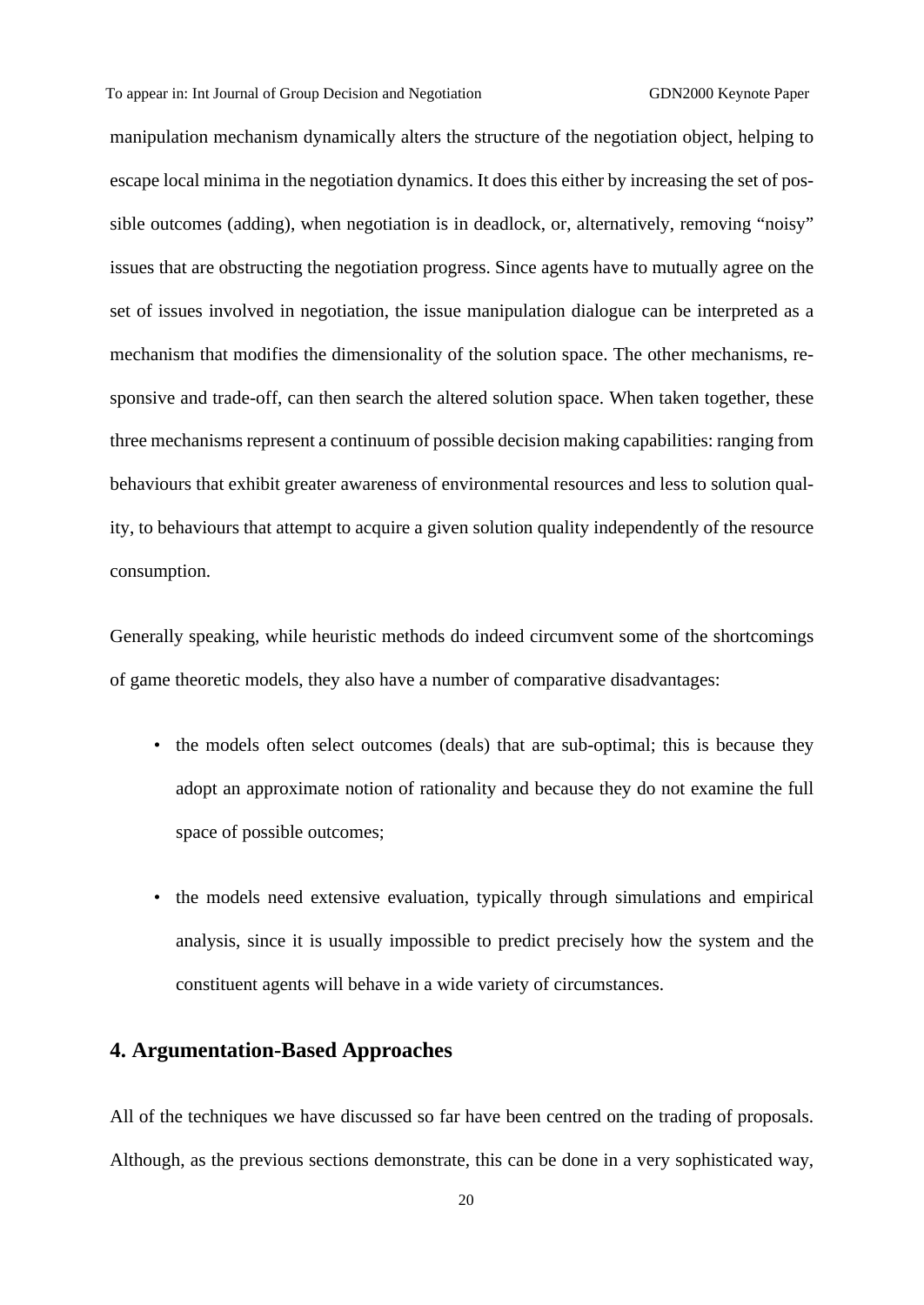- The proposals themselves generally denote single points in the space of negotiation agreements (a single X or O in Figure  $1)^4$ ;
- The only feedback that can be made to a proposal is a counter-proposal, which itself is another point in the space, or an acceptance or withdrawal;
- It is hard to change the set of issues under negotiation in the course of a negotiation (which corresponds to changing the negotiation space of Figure 1 by adding new dimensions).

The aim of argumentation-based negotiation is to remove these limitations. The basic idea behind the argumentation-based approach is to allow additional information to be exchanged, over and above proposals. This information can be of a number of different forms, all of which are arguments which explain *explicitly* the opinion of the agent making the argument. Thus, in addition to rejecting a proposal, an agent can offer a critique of the proposal, explaining why it is unacceptable. This has the effect of identifying an entire area of the negotiation space as being not worth exploring by the other agent. Similarly, an agent can accompany a proposal with an argument which says why the other agent should accept it. This latter kind of argument makes it possible to change the other agent's region of acceptability (by altering its preferences), and also provides a means of changing the negotiation space itself—without the ability to argue for the worth of a new element in the negotiation object, the receiving agent would not, in general, have any basis on which to determine its value. This kind of persuasive argumentation does not

<sup>4.</sup> Though, of course, agents receiving proposals may assume all kinds of *implicit* information on the basis of them.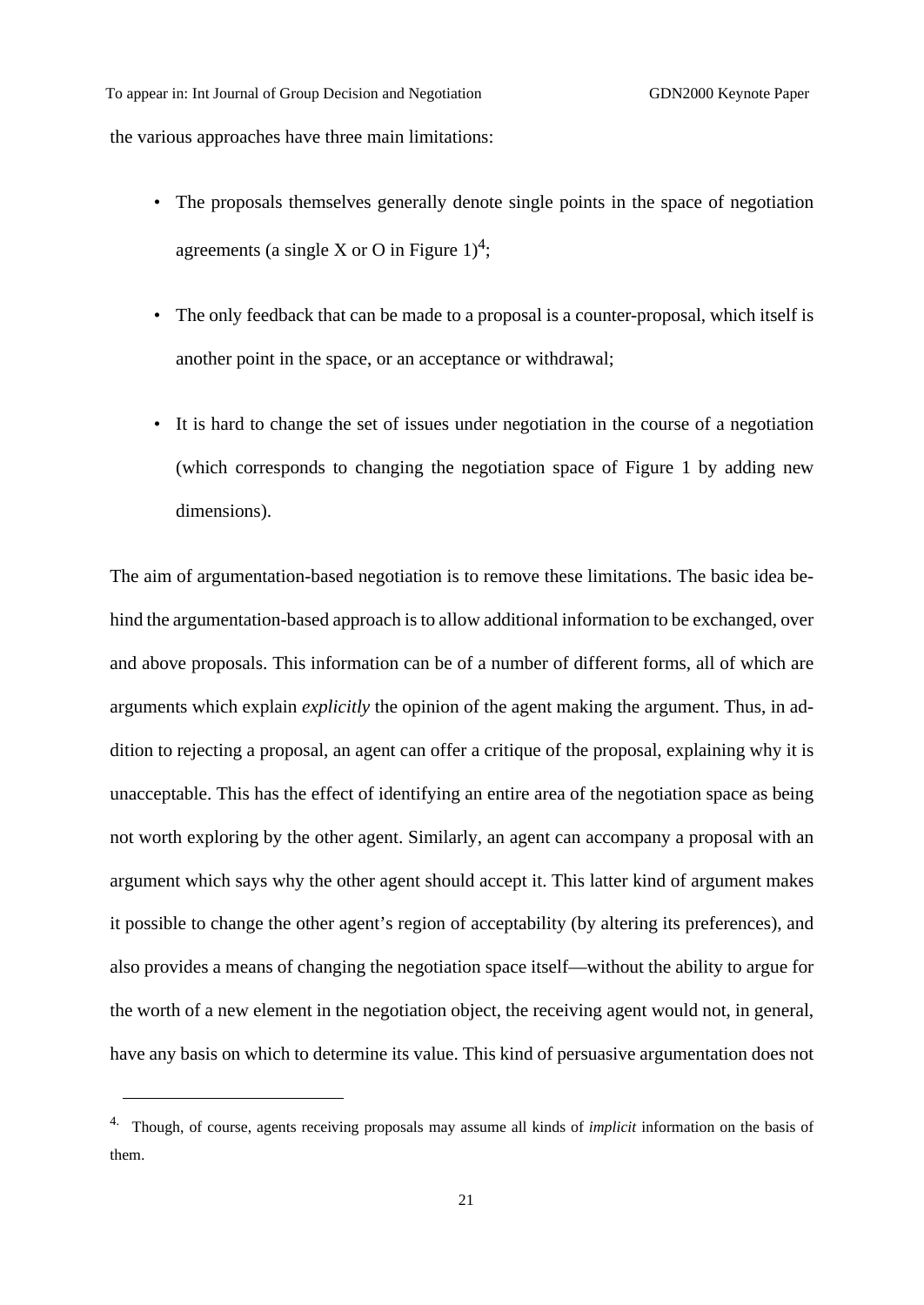have to be tied directly to proposals either. For example, in human argumentation, it is possible to make threats or offer rewards, and these kinds of argument can be captured in this approach [19]. As in human argumentation, agents may not be truthful in the arguments that they generate. Thus when evaluating an argument, the recipient needs to assess the argument on its own merits and then modify this by its own perception of the argument's degree of credibility in order to work out how to respond.

Again to provide more details of this broad class of negotiation, we focus on models we have developed. To this end, the way in which argumentation fits into the general negotiation process was defined in [38] where a simple negotiation protocol for trading proposals was augmented with a series of illocutionary moves which allow for the passing of arguments. It is possible to think of the passing of an argument using one of these moves as marking a transition from the negotiation protocol to a separate argumentation protocol which defines the rules of the game for carrying out an argument dialogue (possible protocols for such dialogues have been suggested in [1], [2]). When the argument dialogue terminates, the agents make the reverse transition and pick up the negotiation dialogue once again.

The exact argumentation mechanism we employ is logic-based [27] and builds on work in argumentation as an approach to handling defeasible reasoning. This makes it possible for agents to handling contradictory statements (which frequently occur during arguments) without collapsing into triviality, and allow conflicting arguments to be resolved. Using argumentation in real agents (as opposed to simple collections of logical statements) means handling the complexities of the agents' mental attitudes, communication between agents, and the integration of the argumentation mechanisms into a complex agent architecture.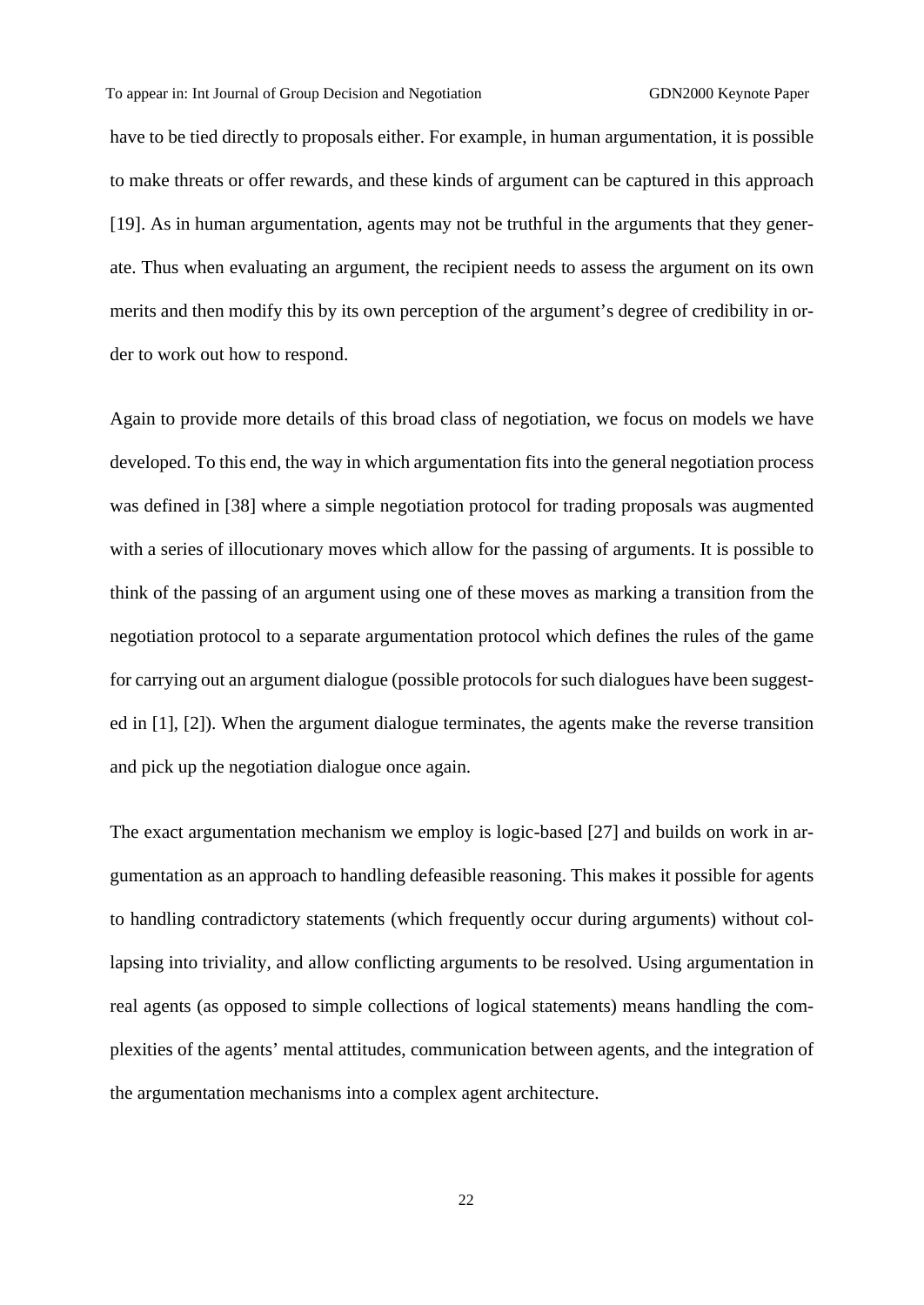These issues were discussed in [28], where we showed how to augment a standard model of argumentation to work for agents which reason using beliefs, desires and intentions. We also discussed how to make use of multi-context systems [12], originally proposed as a means of providing efficient theorem provers for modal logics, to integrate argumentation into a beliefdesire-intention agent architecture. This latter strand of work was further developed in [34], and this has led to an implementation in which agents negotiate using argumentation in order to construct joint plans.

For the future, two main areas of work remain. The first is in the definition of suitable argumentation protocols, that is, sets of rules that specify how agents generate and respond to arguments based upon what they know. Initial attempts at defining such protocols are given in [1], [2], but as discussed there, it seems that when defining an argumentation protocol, we "hard-wire" in the attitude that a given agent takes when negotiating with others, defining, for instance, when an argument is found to be persuasive, and when its grounds can be questioned. As a result, we may end up with negotiators which are possibly rather inflexible in their argumentation stance (though more flexible than negotiators which cannot argue). Since this seems rather limiting, we need to investigate this area more with the aim of discovering more flexible argumentation protocols than we currently have. The second main area of work is also related to argumentation protocols, and specifically the transition between the underlying negotiation protocol and the argumentation protocol. When is the right time to make this transition, when is it right to start an argument? Clearly it only makes sense to engage in the complex business of argumentation when it will help the negotiation, but we need to translate this high-level notion of "rightness" into some more concrete decision criterion that can be built into our agents.

While these issues still need to be addressed in order to build fully functional agents capable of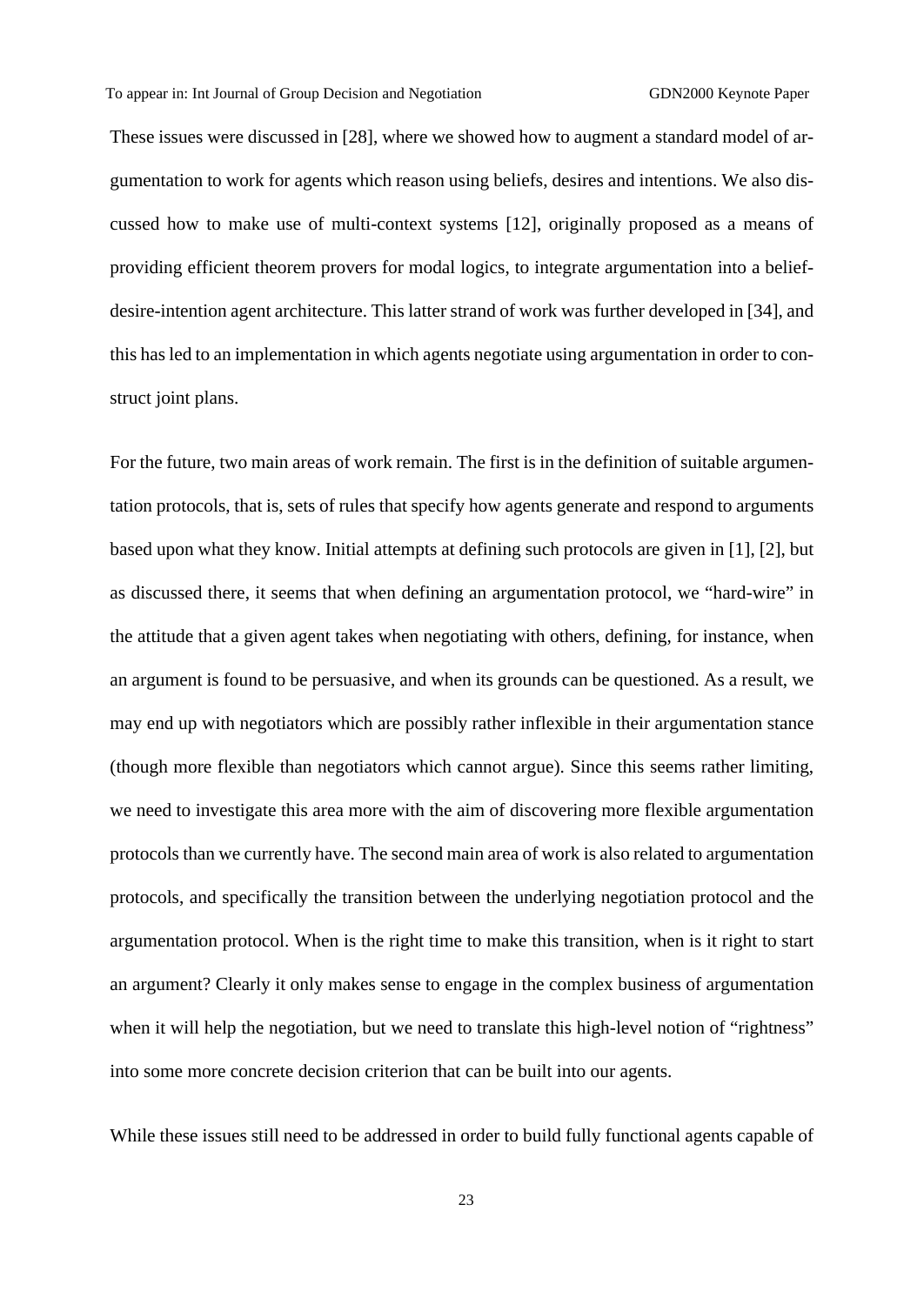argumentation-based negotiation, the work described in this section has laid the foundations for building flexible negotiators. Such agents will have the ability to be persuasive and so achieve agreements which non-argumentation based negotiators cannot. However, the problem with such methods is that they add considerable overheads to the negotiation process, not least in the construction and evaluation of arguments. As a result, we imagine that agents which can argue in support of their negotiations will only ever represent a small, though important, class of automated negotiators.

#### **5. Conclusions**

This paper has argued that automated negotiation is a central concern for multi-agent systems research. To this end, a generic framework for classifying and viewing automated negotiations has been developed. This framework was then used to discuss and analyse the three main methods of approach that have been adopted to automated negotiation; namely, game theoretic, heuristic and argumentation-based approaches. For each approach, a brief appraisal of its relative merits and drawbacks is presented. This assessment was generally performed in the context of the authors' own models.

It is clear that much research still needs to be performed in the area of automated negotiation. This research obviously includes extending and developing the specific approaches that have been discussed herein and even developing new methods (such as those based on particle dynamics [17], for example). However, there are also a number of broader issues, which, to date, have received comparatively little attention. These include the following. Firstly, the development of a best practice repository for negotiation techniques. That is, a coherent resource that describes which negotiation techniques are best suited to a given type of problem or domain (much like the way that design patterns function in object-oriented analysis and design [11]).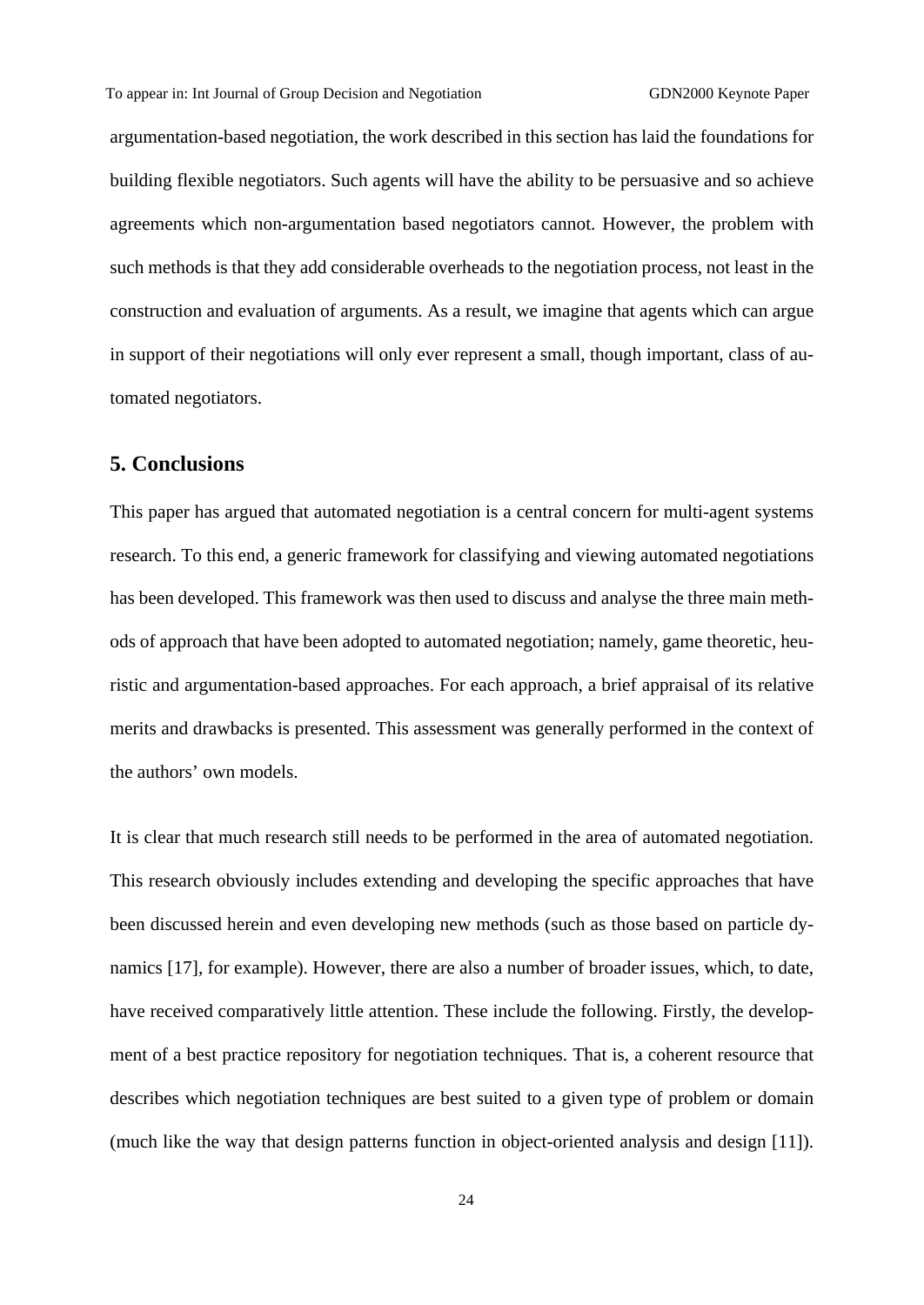For each entry, the relative strengths and weaknesses need to be enumerated, the underpinning assumptions need to be explicitly stated, and the likely operational characteristics need to be listed. At present, much of this knowledge is implicit and developers tend to simply adopt the technique (or family of techniques) with which they are most familiar. Secondly, work on knowledge elicitation and acquisition for negotiation behaviour needs to be advanced. At present, there is virtually no work on how a user can instruct an agent to negotiate on their behalf. Such instruction needs to convey the broad negotiation attitude that the agent should adopt, the extent to which the agent can negotiate autonomously, and the degrees of freedom that the agent can explore during a negotiation episode. Finally, and related to the previous two points, work on producing predictable negotiation behaviour needs to be developed. This work is needed to ensure that users are comfortable to delegate negotiation decisions to an autonomous piece of software and that when they do so they are sure that the agent will act within its negotiation mandate.

### **Acknowledgements**

This work has been partially supported by the EPSRC under the grant GR/M07076 and by the EU under grant IST-1999-10948.

#### **References**

- [1] L. Amgoud, N. Maudet, and S. Parsons (2000) "Modelling dialogues using argumentation" *Proceedings of the 4th Conference on Multi-Agent Systems*, Boston, MA, 31-38.
- [2] L. Amgoud, S. Parsons, and N. Maudet (2000) "Arguments, dialogue, and negotiation" *Proceedings of the 14th European Conference on Artificial Intelligence*, Berlin, Germany, 338-342.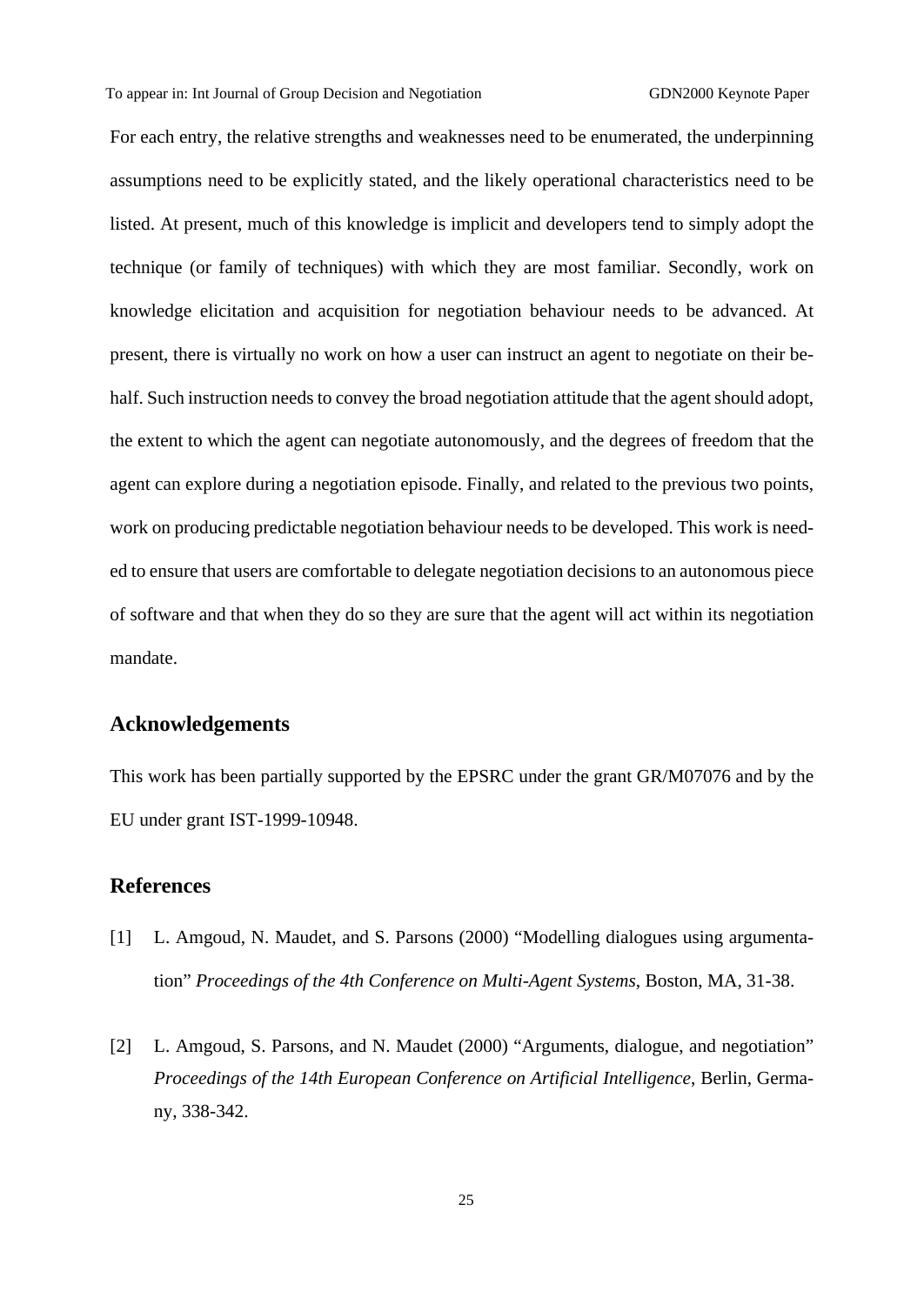- [3] M. Barbuceanu and W. Lo (2000) "A multi-attribute utility theoretic negotiation architecture for electronic commerce" *Proceedings of 4th Int. Conf. on Autonomous Agents*, Barcelona, Spain, 239-247.
- [4] K. Binmore (1990) "*Essays on the foundations of game theory*" Basil Blackwell.
- [5] K. Binmore (1992) "*Fun and Games: A Text on Game Theory*" D. C. Heath and Co.
- [6] A. H. Bond and L. Gasser (eds.) (1988) *"Readings in Distributed Artificial Intelligence"* Morgan Kaufmann.
- [7] C. Castelfranchi (1998) "Modelling social action for AI agents" *Artificial Intelligence* 103 (1-2) 157-182.
- [8] P. Faratin, C. Sierra, and N. R. Jennings (1998) "Negotiation Decision Functions for Autonomous Agents" *Int. Journal of Robotics and Autonomous Systems* 24 (3-4) 159-182.
- [9] P. Faratin, C. Sierra, N. R. Jennings and P. Buckle (1999) "Designing Responsive and Deliberative Automated Negotiators" *Proc. AAAI Workshop on Negotiation: Settling Conflicts and Identifying Opportunities*, Orlando, FL, 12-18.
- [10] P. Faratin, C. Sierra and N. R. Jennings (2000) "Using Similarity Criteria to Make Negotiation Trade-Offs" *Proc. 4th Int. Conf on Multi-Agent Systems*, Boston, USA, 119-126.
- [11] E. Gamma, R. Helm, R. Johnson and J. Vlissides (1995) "*Design Patterns: Elements of Reusable Objected-Oriented Software*" Addison Wesley.
- [12] F. Giunchiglia and L. Serafini (1994) "Multilanguage hierarchical logics (or: How we can do without modal logics)" *Artificial Intelligence* 65 29-70.
- [13] N. R. Jennings (2000) "On Agent-Based Software Engineering" *Artificial Intelligence* 117 (2) 277-296.
- [14] N. R. Jennings (1993) "Commitments and Conventions: The Foundation of Coordination in Multi-Agent Systems" *The Knowledge Engineering Review* 8 (3) 223-250.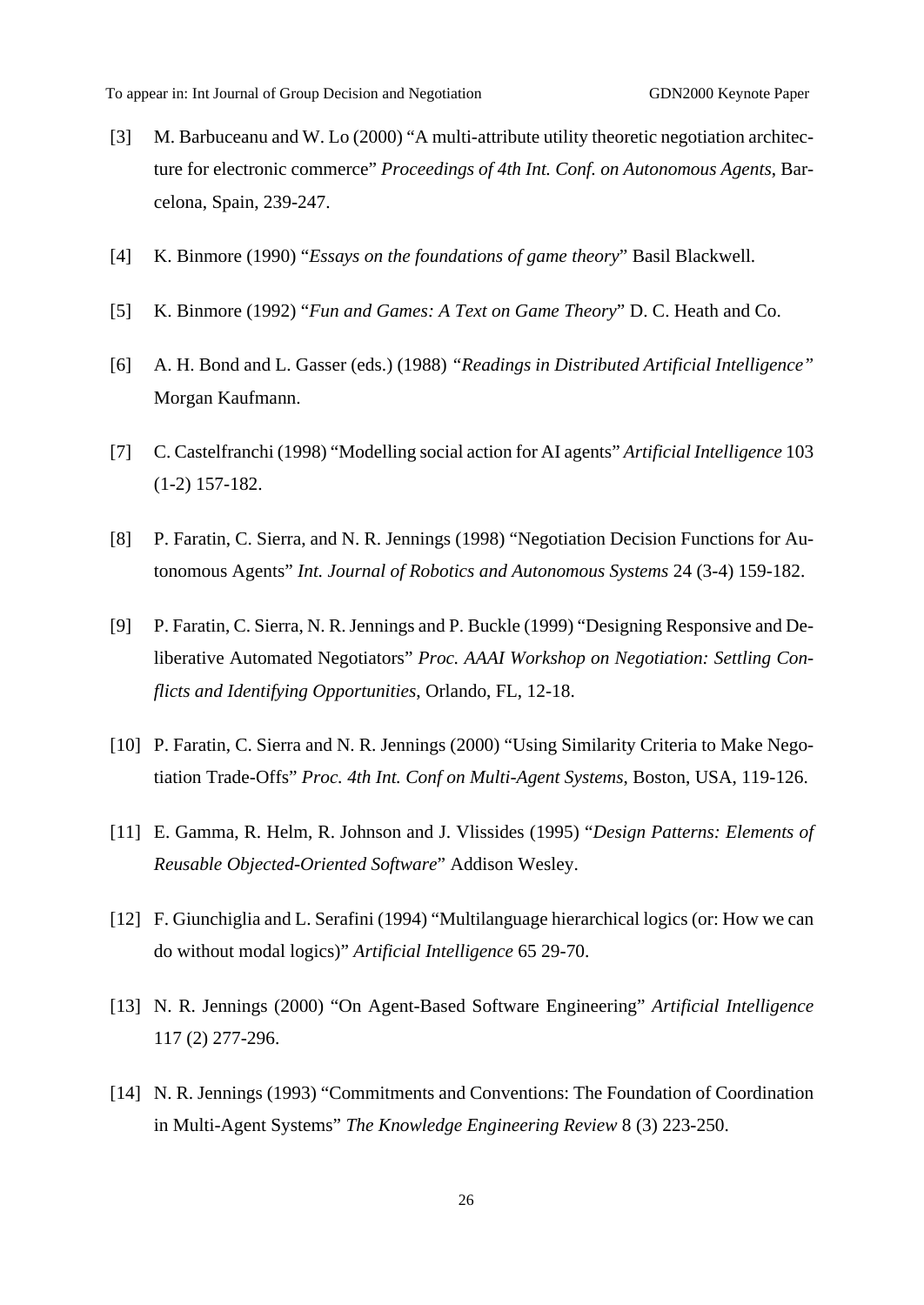- [15] N. R. Jennings, S. Parsons, C. Sierra and P. Faratin (2000) "Automated Negotiation" *Proc. 5th Int Conf. on Practical Application of Intelligent Agents and Multi-Agent Systems* (*PAAM-2000*), Manchester, UK*,* 23-30.
- [16] M. Karlins and H. I. Abelson (1970) "*Persuasion*" Crosby Lockwood and Son.
- [17] S. Kraus (1997) "Negotiation and Cooperation in Multi-Agent Environments" *Artificial Intelligence* 94 79-97.
- [18] S. Kraus and D. Lehmann (1995) "Designing and building an automated negotiation agent" *Computational Intelligence* 11 (1) 132-171
- [19] S. Kraus, K. Sycara and A. Evenchik (1998) "Reaching agreements through argumentation: a logical model and implementation" *Artificial Intelligence* 104 1-69.
- [20] B. Laasri, H. Laasri, S. Lander and V. Lesser (1992) "A generic model for negotiating agents" *Int. Journal of Intelligent and Cooperative Information Systems*, 1(2), 291-317.
- [21] A. R. Lomuscio, M. Wooldridge and N. R. Jennings (2000) "A classification scheme for negotiation in electronic commerce" in *Agent-Mediated Electronic Commerce: A European Perspective* (eds. F. Dignum and C. Sierra), Springer Verlag, 19-33.
- [22] R. Loui and D. Moore (2000) "Dialogue and Deliberation" *Cognitive Science* (submitted).
- [23] J. Von Neumann and O. Morgenstern (1944) "*The Theory of Games and Economic Behaviour*" Princeton University Press.
- [24] N. J. Nilsson (1998) *"Artificial Intelligence: A New Synthesis*" Morgan Kaufmann.
- [25] P. Noriega and C. Sierra (eds.) (1999) "*Agent Mediated Electronic Commerce*" LNAI Volume 1571, Springer-Verlag.
- [26] C. H. Papadimitriou (1994) "*Computational Complexity*" Addison-Wesley.
- [27] S. Parsons and N. R. Jennings (1996) "Negotiation Through Argumentation—A Preliminary Report" *Proc. 2nd Int. Conf. on Multi-Agent Systems*, Kyoto, Japan, 267-274.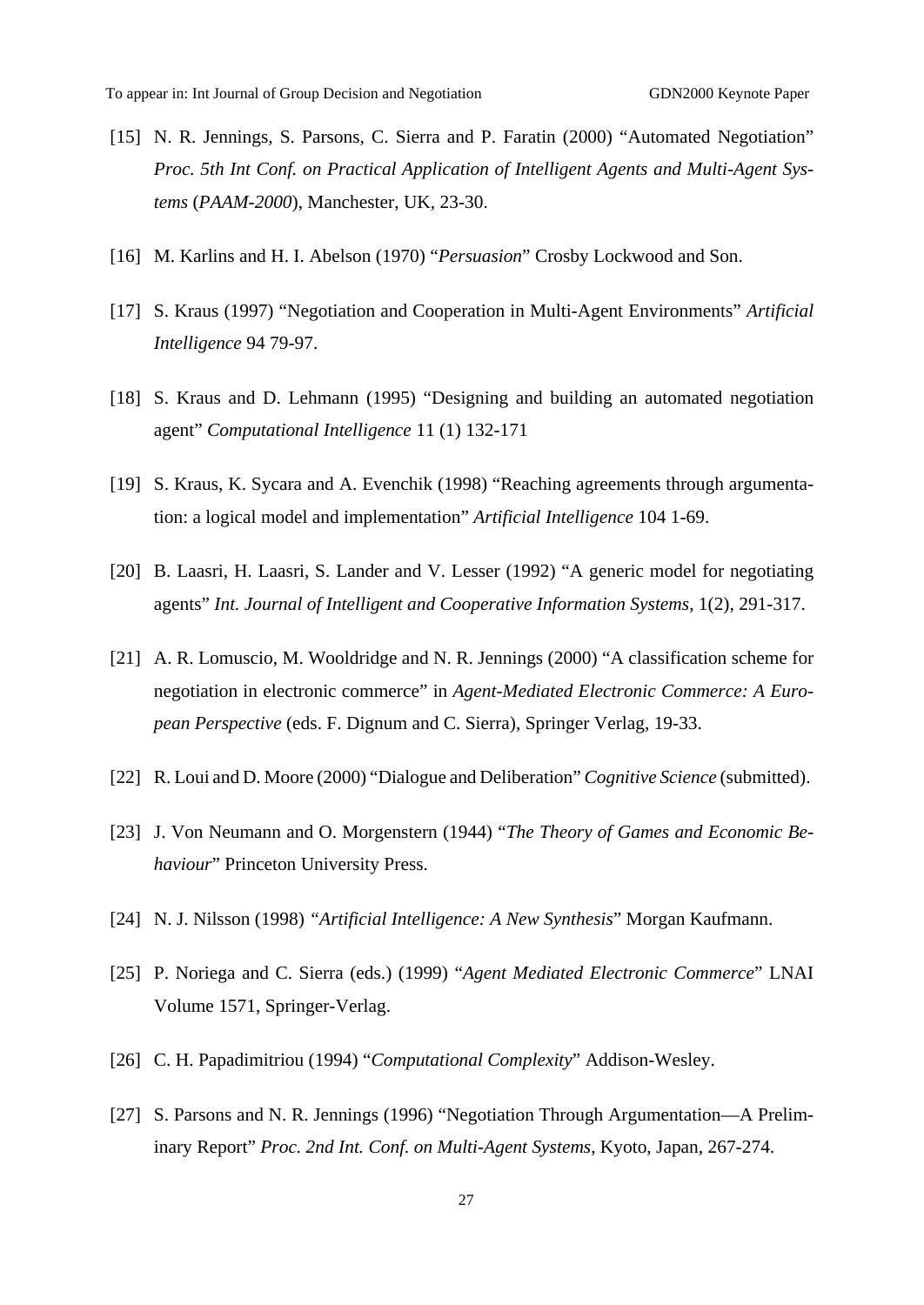- [28] S. Parsons, C. Sierra and N. R. Jennings (1998) "Agents that reason and negotiate by arguing" *Journal of Logic and Computation* 8 (3) 261-292.
- [29] D. G. Pruitt (1981) "*Negotiation Behaviour*" Academic Press.
- [30] H. Raiffa (1982) "*The Art and Science of Negotiation*" Harvard University Press.
- [31] J. A. Rodriguez-Aguilar, F. J. Martin, P. Noriega, P. Garcia, C. Sierra (1998) "Towards a tesbed for trading agents in electronic auction markets" *AI Communications* 11 5-19.
- [32] S. Russell and P. Norvig (1995) *"Artificial intelligence: a modern approach*" Prentice Hall.
- [33] J. S. Rosenschein and G. Zlotkin (1994) "*Rules of Encounter*" MIT Press.
- [34] J. Sabater, C. Sierra, S. Parsons and N. R. Jennings (1999) "Using multi-context systems to engineer executable agents" *Proc. 6th Int. Workshop on Agent Theories Architectures and Languages*, Orlando, FL. 131-148.
- [35] T. W. Sandholm (1999) "Distributed Rational Decision Making" in *Multiagent Systems* (ed. G. Weiss) MIT Press, 201-258.
- [36] A. Sathi and M. S. Fox (1989) "Constraint directed negotiation of resource allocation" in L. Gasser and M. Huhns (eds.) *Distributed Artificial Intelligence II*, 163-195, Morgan Kaufmann.
- [37] C. Sierra, P. Faratin and N. R. Jennings (1997) "A Service-Oriented Negotiation Model between Autonomous Agents" *Proc. 8th European Workshop on Modelling Autonomous Agents in a Multi-Agent World*, Ronneby, Sweden, 17-35.
- [38] C. Sierra, N. R. Jennings, P. Noriega, and S. Parsons (1997) "A Framework for Argumentation-Based Negotiation" *Proc. 4th Int. Workshop on Agent Theories, Architectures and Languages,* Rode Island, USA 177-192.
- [39] H. A. Simon (1982) "*Models of Bounded Rationality, Volume 2*" MIT Press.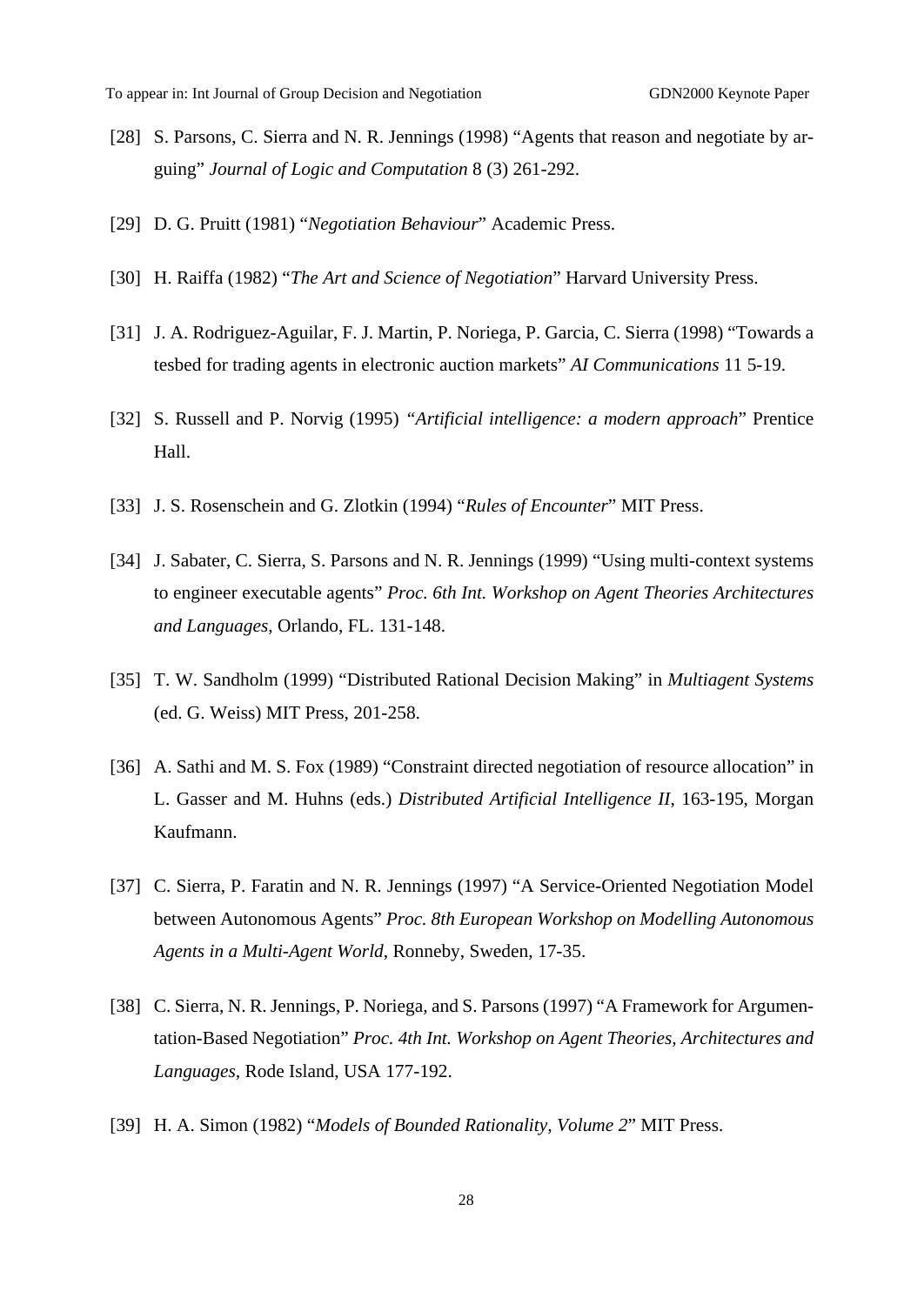- [40] K. Sycara (1989) "Argumentation: Planning other Agents' Plans" *Proc 11th Int. Joint. Conf on AI*, Detroit, MI., 517-523.
- [41] K. Sycara (1989) "Multi-agent compromise via negotiation" in L. Gasser and M. Huhns (eds.) *Distributed Artificial Intelligence II*, 119-139, Morgan Kaufmann.
- [42] F. Tohme (1997) "Negotiation and defeasible reasons for choice", *Proc AAAI Spring Symposium on Qualitative preferences in deliberation and practical reasoning*, 95-102.
- [43] N. Vulkan and N. R. Jennings (2000) "Efficient Mechanisms for the Supply of Services in Multi-Agent Environments" *Int Journal of Decision Support Systems*, 28 (1-2) 5-19.
- [44] M. Wooldridge (1997) "Agent-based software engineering" *IEE Proc Software Engineering* 144 (1) 26-37.
- [45] M. Wooldridge and N. R. Jennings (1995) "Intelligent agents: theory and practice" The *Knowledge Engineering Review* 10(2) 115-152.
- [46] D. Zeng and K. Sycara (1997) "How can an agent learn to negotiate?" in J. Müller, M. Wooldridge and N. R. Jennings, *Intelligent Agents III*, 233-244, Springer Verlag.